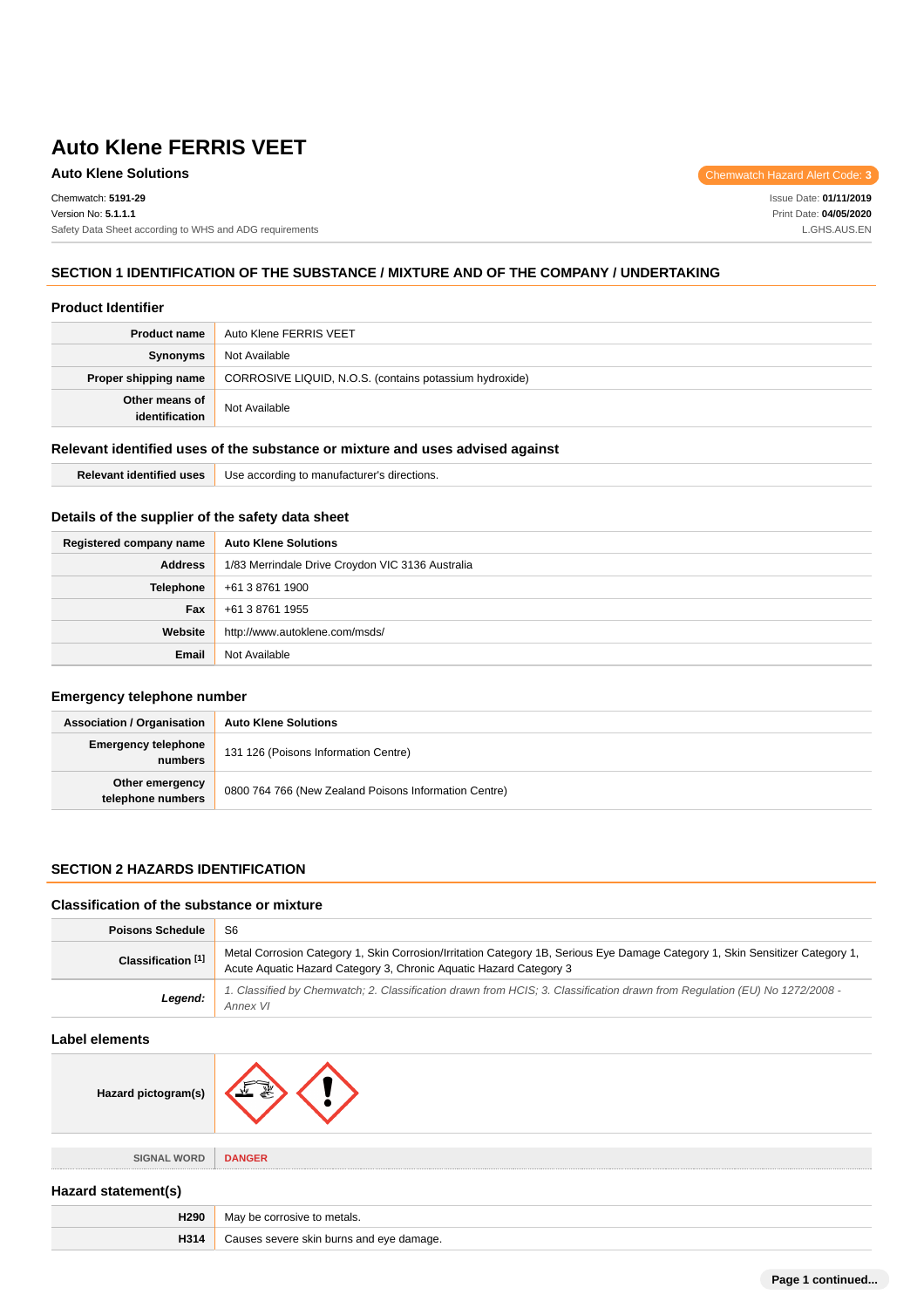|  |  | <b>Auto Klene FERRIS VEET</b> |  |
|--|--|-------------------------------|--|
|--|--|-------------------------------|--|

| H317 | May cause an allergic skin reaction.               |  |
|------|----------------------------------------------------|--|
| H412 | Harmful to aquatic life with long lasting effects. |  |

# **Precautionary statement(s) Prevention**

| P260             | Do not breathe mist/vapours/spray.                                         |  |
|------------------|----------------------------------------------------------------------------|--|
| P280             | Wear protective gloves/protective clothing/eye protection/face protection. |  |
| P <sub>234</sub> | Keep only in original container.                                           |  |
| P273             | Avoid release to the environment.                                          |  |
| P272             | Contaminated work clothing should not be allowed out of the workplace.     |  |

# **Precautionary statement(s) Response**

| P301+P330+P331 | IF SWALLOWED: Rinse mouth. Do NOT induce vomiting.                                                                               |  |  |
|----------------|----------------------------------------------------------------------------------------------------------------------------------|--|--|
| P303+P361+P353 | IF ON SKIN (or hair): Remove/Take off immediately all contaminated clothing. Rinse skin with water/shower.                       |  |  |
| P305+P351+P338 | IF IN EYES: Rinse cautiously with water for several minutes. Remove contact lenses, if present and easy to do. Continue rinsing. |  |  |
| P310           | Immediately call a POISON CENTER or doctor/physician.                                                                            |  |  |
| P321           | Specific treatment (see advice on this label).                                                                                   |  |  |
| P363           | Wash contaminated clothing before reuse.                                                                                         |  |  |
| P302+P352      | IF ON SKIN: Wash with plenty of water.                                                                                           |  |  |
| P333+P313      | If skin irritation or rash occurs: Get medical advice/attention.                                                                 |  |  |
| P390           | Absorb spillage to prevent material damage.                                                                                      |  |  |
| P304+P340      | IF INHALED: Remove victim to fresh air and keep at rest in a position comfortable for breathing.                                 |  |  |

# **Precautionary statement(s) Storage**

**P405** Store locked up.

# **Precautionary statement(s) Disposal**

**P501** Dispose of contents/container to authorised hazardous or special waste collection point in accordance with any local regulation.

# **SECTION 3 COMPOSITION / INFORMATION ON INGREDIENTS**

### **Substances**

See section below for composition of Mixtures

# **Mixtures**

| <b>CAS No</b> | %[weight] | <b>Name</b>                                |
|---------------|-----------|--------------------------------------------|
| 61789-40-0    | $<$ 10    | cocamidopropylbetaine                      |
| 7758-29-4     | $<$ 10    | sodium tripolyphosphate                    |
| 1310-58-3     | $<$ 10    | potassium hydroxide                        |
| 111-76-2      | $<$ 5     | ethylene glycol monobutyl ether            |
| Not Available | >60       | Ingredients determined not to be hazardous |

# **SECTION 4 FIRST AID MEASURES**

### **Description of first aid measures**

| <b>Eye Contact</b>  | If this product comes in contact with the eyes:<br>Inmediately hold eyelids apart and flush the eye continuously with running water.<br>Ensure complete irrigation of the eye by keeping eyelids apart and away from eye and moving the eyelids by occasionally<br>lifting the upper and lower lids.<br>► Continue flushing until advised to stop by the Poisons Information Centre or a doctor, or for at least 15 minutes.<br>Transport to hospital or doctor without delay.<br>▶ Removal of contact lenses after an eye injury should only be undertaken by skilled personnel. |
|---------------------|-----------------------------------------------------------------------------------------------------------------------------------------------------------------------------------------------------------------------------------------------------------------------------------------------------------------------------------------------------------------------------------------------------------------------------------------------------------------------------------------------------------------------------------------------------------------------------------|
| <b>Skin Contact</b> | If skin or hair contact occurs:<br>Immediately flush body and clothes with large amounts of water, using safety shower if available.<br>▶ Quickly remove all contaminated clothing, including footwear.<br>▶ Wash skin and hair with running water. Continue flushing with water until advised to stop by the Poisons Information Centre.                                                                                                                                                                                                                                         |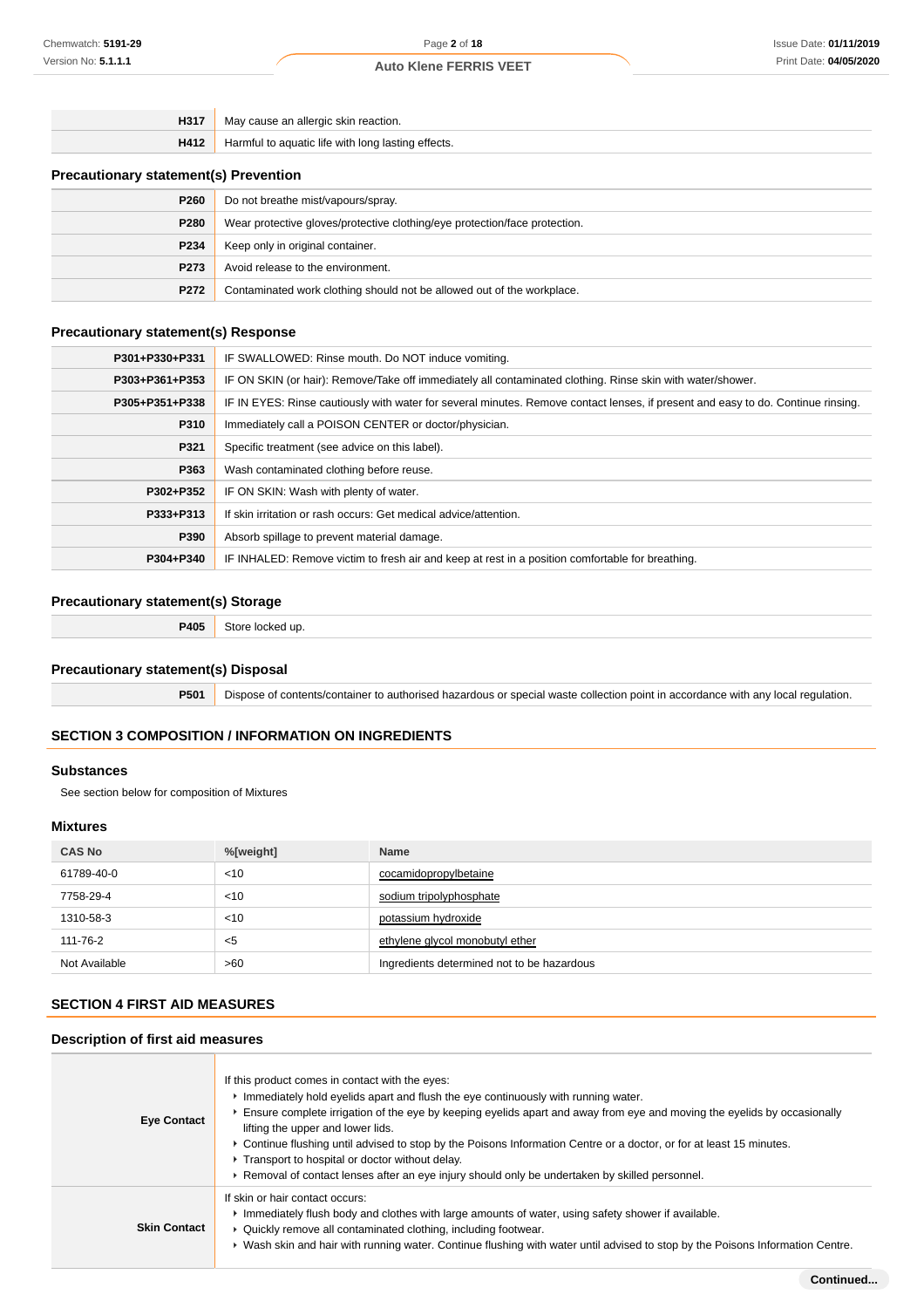|                   | Transport to hospital, or doctor.                                                                                                                                                                                                                                                                                                                                                                                                                                                                                                                                                                                                                                                                                                                                                                                                                                                                                                                                                                                                                                                                                                                             |
|-------------------|---------------------------------------------------------------------------------------------------------------------------------------------------------------------------------------------------------------------------------------------------------------------------------------------------------------------------------------------------------------------------------------------------------------------------------------------------------------------------------------------------------------------------------------------------------------------------------------------------------------------------------------------------------------------------------------------------------------------------------------------------------------------------------------------------------------------------------------------------------------------------------------------------------------------------------------------------------------------------------------------------------------------------------------------------------------------------------------------------------------------------------------------------------------|
| <b>Inhalation</b> | If fumes or combustion products are inhaled remove from contaminated area.<br>Lay patient down. Keep warm and rested.<br>▶ Prostheses such as false teeth, which may block airway, should be removed, where possible, prior to initiating first aid<br>procedures.<br>Apply artificial respiration if not breathing, preferably with a demand valve resuscitator, bag-valve mask device, or pocket<br>mask as trained. Perform CPR if necessary.<br>Transport to hospital, or doctor.<br>Inhalation of vapours or aerosols (mists, fumes) may cause lung oedema.<br>▶ Corrosive substances may cause lung damage (e.g. lung oedema, fluid in the lungs).<br>As this reaction may be delayed up to 24 hours after exposure, affected individuals need complete rest (preferably in<br>semi-recumbent posture) and must be kept under medical observation even if no symptoms are (yet) manifested.<br>Exercise the same such manifestation, the administration of a spray containing a dexamethasone derivative or beclomethasone<br>derivative may be considered.<br>This must definitely be left to a doctor or person authorised by him/her.<br>(ICSC13719) |
| Ingestion         | For advice, contact a Poisons Information Centre or a doctor at once.<br>• Urgent hospital treatment is likely to be needed.<br>If swallowed do <b>NOT</b> induce vomiting.<br>If vomiting occurs, lean patient forward or place on left side (head-down position, if possible) to maintain open airway and<br>prevent aspiration.<br>• Observe the patient carefully.<br>► Never give liquid to a person showing signs of being sleepy or with reduced awareness; i.e. becoming unconscious.<br>► Give water to rinse out mouth, then provide liquid slowly and as much as casualty can comfortably drink.<br>Transport to hospital or doctor without delay.                                                                                                                                                                                                                                                                                                                                                                                                                                                                                                 |

### **Indication of any immediate medical attention and special treatment needed**

### Treat symptomatically.

- For acute or short term repeated exposures to ethylene glycol:
	- Early treatment of ingestion is important. Ensure emesis is satisfactory.
	- Test and correct for metabolic acidosis and hypocalcaemia.
	- Apply sustained diuresis when possible with hypertonic mannitol.
	- Evaluate renal status and begin haemodialysis if indicated. [I.L.O]
	- ▶ Rapid absorption is an indication that emesis or lavage is effective only in the first few hours. Cathartics and charcoal are generally not effective.
	- Correct acidosis, fluid/electrolyte balance and respiratory depression in the usual manner. Systemic acidosis (below 7.2) can be treated with intravenous sodium bicarbonate solution.
	- Ethanol therapy prolongs the half-life of ethylene glycol and reduces the formation of toxic metabolites.
	- Pyridoxine and thiamine are cofactors for ethylene glycol metabolism and should be given (50 to 100 mg respectively) intramuscularly, four times per day for 2 days.
- Magnesium is also a cofactor and should be replenished. The status of 4-methylpyrazole, in the treatment regime, is still uncertain. For clearance of the material and its metabolites, haemodialysis is much superior to peritoneal dialysis.

[Ellenhorn and Barceloux: Medical Toxicology]

It has been suggested that there is a need for establishing a new biological exposure limit before a workshift that is clearly below 100 mmol ethoxy-acetic acids per mole creatinine in morning urine of people occupationally exposed to ethylene glycol ethers. This arises from the finding that an increase in urinary stones may be associated with such exposures.

| Laitinen J., et al: Occupational & Environmental Medicine 1996; 53, 595-600 |  |  |
|-----------------------------------------------------------------------------|--|--|
| for corrosives:                                                             |  |  |

### -------------------------------------------------------------- BASIC TREATMENT

--------------------------------------------------------------

- Establish a patent airway with suction where necessary.
- Watch for signs of respiratory insufficiency and assist ventilation as necessary.
- Administer oxygen by non-rebreather mask at 10 to 15 l/min.
- Monitor and treat, where necessary, for pulmonary oedema .
- Monitor and treat, where necessary, for shock.
- Anticipate seizures.
- Where eyes have been exposed, flush immediately with water and continue to irrigate with normal saline during transport to hospital.
- **DO NOT** use emetics. Where ingestion is suspected rinse mouth and give up to 200 ml water (5 ml/kg recommended) for dilution where patient is able to swallow, has a strong gag reflex and does not drool.
- Skin burns should be covered with dry, sterile bandages, following decontamination.

**DO NOT** attempt neutralisation as exothermic reaction may occur.

#### ADVANCED TREATMENT

--------------------------------------------------------------

--------------------------------------------------------------

- Consider orotracheal or nasotracheal intubation for airway control in unconscious patient or where respiratory arrest has occurred.
- **Positive-pressure ventilation using a bag-valve mask might be of use.**
- **Monitor and treat, where necessary, for arrhythmias.**
- ▶ Start an IV D5W TKO. If signs of hypovolaemia are present use lactated Ringers solution. Fluid overload might create complications.
- Drug therapy should be considered for pulmonary oedema.
- Hypotension with signs of hypovolaemia requires the cautious administration of fluids. Fluid overload might create complications.
- Treat seizures with diazepam.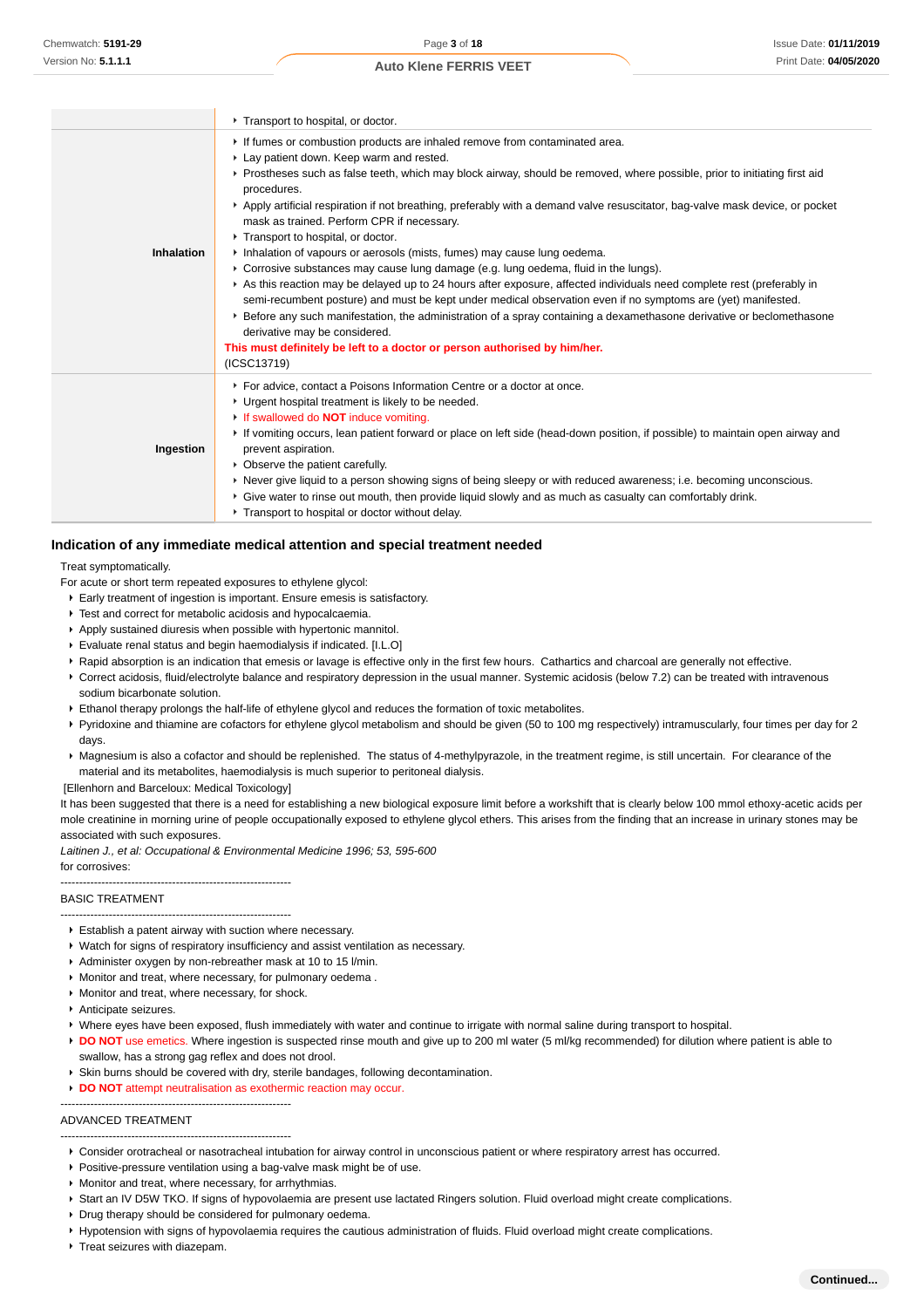Proparacaine hydrochloride should be used to assist eye irrigation.

### EMERGENCY DEPARTMENT

--------------------------------------------------------------

- Laboratory analysis of complete blood count, serum electrolytes, BUN, creatinine, glucose, urinalysis, baseline for serum aminotransferases (ALT and AST), calcium, phosphorus and magnesium, may assist in establishing a treatment regime.
- Positive end-expiratory pressure (PEEP)-assisted ventilation may be required for acute parenchymal injury or adult respiratory distress syndrome.
- Consider endoscopy to evaluate oral injury.
- Consult a toxicologist as necessary.

BRONSTEIN, A.C. and CURRANCE, P.L. EMERGENCY CARE FOR HAZARDOUS MATERIALS EXPOSURE: 2nd Ed. 1994

### **SECTION 5 FIREFIGHTING MEASURES**

### **Extinguishing media**

The product contains a substantial proportion of water, therefore there are no restrictions on the type of extinguishing media which may be used. Choice of extinguishing media should take into account surrounding areas.

Though the material is non-combustible, evaporation of water from the mixture, caused by the heat of nearby fire, may produce floating layers of combustible substances.

In such an event consider:

- $\epsilon$  foam.
- dry chemical powder.
- carbon dioxide.

### **Special hazards arising from the substrate or mixture**

| <b>Fire Incompatibility</b>    | None known.                                                                                                                                                                                                                                                                                                                                                                                                                                                                                                                                    |
|--------------------------------|------------------------------------------------------------------------------------------------------------------------------------------------------------------------------------------------------------------------------------------------------------------------------------------------------------------------------------------------------------------------------------------------------------------------------------------------------------------------------------------------------------------------------------------------|
| <b>Advice for firefighters</b> |                                                                                                                                                                                                                                                                                                                                                                                                                                                                                                                                                |
| <b>Fire Fighting</b>           | Alert Fire Brigade and tell them location and nature of hazard.<br>▶ Wear full body protective clothing with breathing apparatus.<br>► Prevent, by any means available, spillage from entering drains or water course.<br>▶ Use fire fighting procedures suitable for surrounding area.<br>Do not approach containers suspected to be hot.<br>• Cool fire exposed containers with water spray from a protected location.<br>If safe to do so, remove containers from path of fire.<br>Equipment should be thoroughly decontaminated after use. |
| <b>Fire/Explosion Hazard</b>   | The emulsion is not combustible under normal conditions. However, it will break down under fire conditions and the hydrocarbon<br>component will burn.<br>Decomposes on heating and produces toxic fumes of:<br>carbon dioxide (CO2)<br>nitrogen oxides (NOx)<br>other pyrolysis products typical of burning organic material.<br>May emit corrosive fumes.                                                                                                                                                                                    |
| <b>HAZCHEM</b>                 | 2X                                                                                                                                                                                                                                                                                                                                                                                                                                                                                                                                             |

### **SECTION 6 ACCIDENTAL RELEASE MEASURES**

### **Personal precautions, protective equipment and emergency procedures**

See section 8

### **Environmental precautions**

See section 12

### **Methods and material for containment and cleaning up**

| <b>Minor Spills</b> | Environmental hazard - contain spillage.<br>▶ Drains for storage or use areas should have retention basins for pH adjustments and dilution of spills before discharge or<br>disposal of material.<br>• Check regularly for spills and leaks.<br>• Clean up all spills immediately.<br>Avoid breathing vapours and contact with skin and eyes.<br>► Control personal contact with the substance, by using protective equipment.<br>► Contain and absorb spill with sand, earth, inert material or vermiculite.<br>$\cdot$ Wipe up.<br>• Place in a suitable, labelled container for waste disposal. |
|---------------------|----------------------------------------------------------------------------------------------------------------------------------------------------------------------------------------------------------------------------------------------------------------------------------------------------------------------------------------------------------------------------------------------------------------------------------------------------------------------------------------------------------------------------------------------------------------------------------------------------|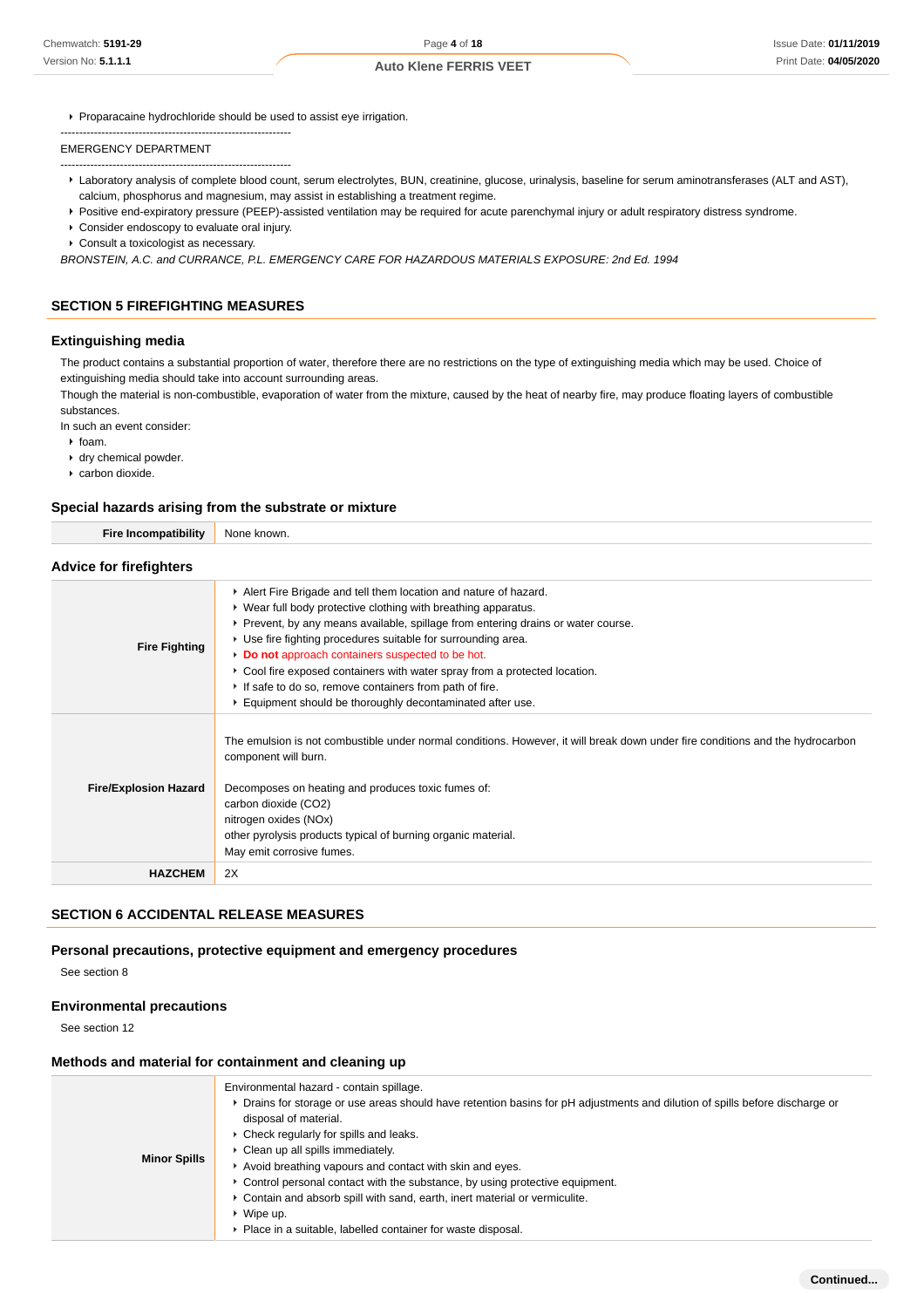|                     | Environmental hazard - contain spillage.                                                                                |
|---------------------|-------------------------------------------------------------------------------------------------------------------------|
|                     | • Clear area of personnel and move upwind.                                                                              |
|                     | Alert Fire Brigade and tell them location and nature of hazard.                                                         |
|                     | ▶ Wear full body protective clothing with breathing apparatus.                                                          |
|                     | ► Prevent, by any means available, spillage from entering drains or water course.                                       |
|                     | • Consider evacuation (or protect in place).                                                                            |
|                     | ▶ Stop leak if safe to do so.                                                                                           |
| <b>Major Spills</b> | • Contain spill with sand, earth or vermiculite.                                                                        |
|                     | • Collect recoverable product into labelled containers for recycling.                                                   |
|                     | • Neutralise/decontaminate residue (see Section 13 for specific agent).                                                 |
|                     | • Collect solid residues and seal in labelled drums for disposal.                                                       |
|                     | ▶ Wash area and prevent runoff into drains.                                                                             |
|                     | After clean up operations, decontaminate and launder all protective clothing and equipment before storing and re-using. |
|                     | If contamination of drains or waterways occurs, advise emergency services.                                              |
|                     |                                                                                                                         |

Personal Protective Equipment advice is contained in Section 8 of the SDS.

# **SECTION 7 HANDLING AND STORAGE**

# **Precautions for safe handling**

| Safe handling            | DO NOT allow clothing wet with material to stay in contact with skin<br>Avoid all personal contact, including inhalation.<br>▶ Wear protective clothing when risk of exposure occurs.<br>▶ Use in a well-ventilated area.<br>Avoid contact with moisture.<br>Avoid contact with incompatible materials.<br>V When handling, DO NOT eat, drink or smoke.<br>▶ Keep containers securely sealed when not in use.<br>Avoid physical damage to containers.<br>Always wash hands with soap and water after handling.<br>► Work clothes should be laundered separately. Launder contaminated clothing before re-use.<br>Use good occupational work practice.<br>▶ Observe manufacturer's storage and handling recommendations contained within this SDS.<br>Atmosphere should be regularly checked against established exposure standards to ensure safe working conditions are<br>maintained. |
|--------------------------|-----------------------------------------------------------------------------------------------------------------------------------------------------------------------------------------------------------------------------------------------------------------------------------------------------------------------------------------------------------------------------------------------------------------------------------------------------------------------------------------------------------------------------------------------------------------------------------------------------------------------------------------------------------------------------------------------------------------------------------------------------------------------------------------------------------------------------------------------------------------------------------------|
| <b>Other information</b> | Store in original containers.<br>▶ Keep containers securely sealed.<br>Store in a cool, dry, well-ventilated area.<br>Store away from incompatible materials and foodstuff containers.<br>► Protect containers against physical damage and check regularly for leaks.<br>▶ Observe manufacturer's storage and handling recommendations contained within this SDS.                                                                                                                                                                                                                                                                                                                                                                                                                                                                                                                       |

# **Conditions for safe storage, including any incompatibilities**

|                         | Lined metal can, lined metal pail/ can.                                                                                          |  |  |  |  |
|-------------------------|----------------------------------------------------------------------------------------------------------------------------------|--|--|--|--|
|                         | • Plastic pail.                                                                                                                  |  |  |  |  |
|                         | ▶ Polyliner drum.                                                                                                                |  |  |  |  |
|                         | • Packing as recommended by manufacturer.                                                                                        |  |  |  |  |
|                         | ▶ Check all containers are clearly labelled and free from leaks.                                                                 |  |  |  |  |
|                         | For low viscosity materials                                                                                                      |  |  |  |  |
|                         | • Drums and jerricans must be of the non-removable head type.                                                                    |  |  |  |  |
|                         | ▶ Where a can is to be used as an inner package, the can must have a screwed enclosure.                                          |  |  |  |  |
| Suitable container      | For materials with a viscosity of at least 2680 cSt. (23 deg. C) and solids (between 15 C deg. and 40 deg C.):                   |  |  |  |  |
|                         | ▶ Removable head packaging;                                                                                                      |  |  |  |  |
|                         | ▶ Cans with friction closures and                                                                                                |  |  |  |  |
|                         | • low pressure tubes and cartridges                                                                                              |  |  |  |  |
|                         | may be used.                                                                                                                     |  |  |  |  |
|                         |                                                                                                                                  |  |  |  |  |
|                         | Where combination packages are used, and the inner packages are of glass, porcelain or stoneware, there must be sufficient       |  |  |  |  |
|                         | inert cushioning material in contact with inner and outer packages unless the outer packaging is a close fitting moulded plastic |  |  |  |  |
|                         | box and the substances are not incompatible with the plastic.                                                                    |  |  |  |  |
| Storage incompatibility | Avoid strong acids, acid chlorides, acid anhydrides and chloroformates.                                                          |  |  |  |  |

# **SECTION 8 EXPOSURE CONTROLS / PERSONAL PROTECTION**

# **Control parameters**

**OCCUPATIONAL EXPOSURE LIMITS (OEL)**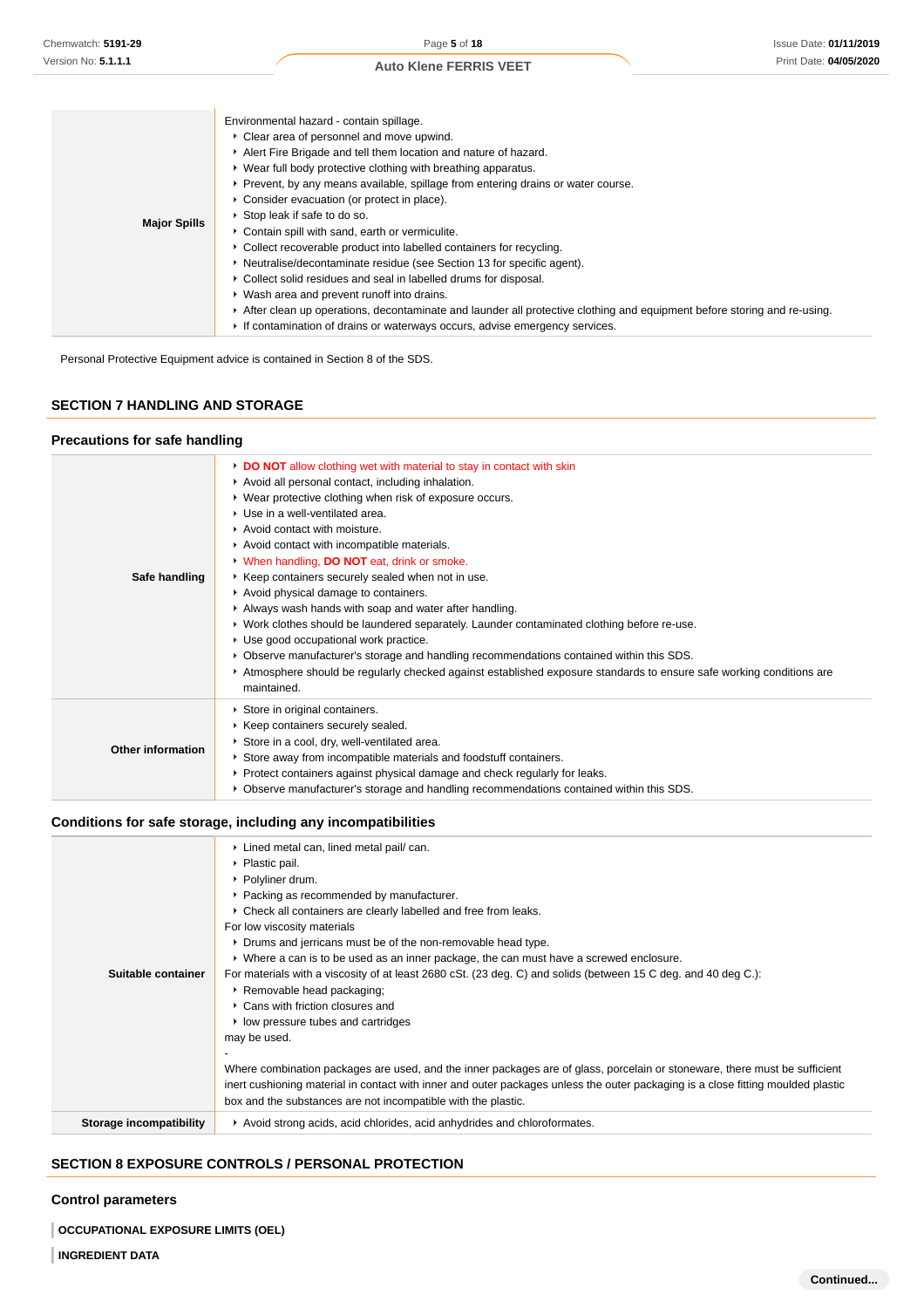| Source                                 | Ingredient                         | <b>Material name</b>   | <b>TWA</b>             | <b>STEL</b>           | Peak             | <b>Notes</b>     |
|----------------------------------------|------------------------------------|------------------------|------------------------|-----------------------|------------------|------------------|
| Australia Exposure<br><b>Standards</b> | potassium hydroxide                | Potassium<br>hydroxide | Not Available          | Not Available         | $2$ mg/m $3$     | Not<br>Available |
| Australia Exposure<br><b>Standards</b> | ethylene glycol monobutyl<br>ether | 2-Butoxyethanol        | 20 ppm / 96.9<br>mg/m3 | 242 mg/m3 / 50<br>ppm | Not<br>Available | Not<br>Available |

### **EMERGENCY LIMITS**

| Ingredient                         | <b>Material name</b>                 |                 | TEEL-1              | TEEL-2         | TEEL-3    |
|------------------------------------|--------------------------------------|-----------------|---------------------|----------------|-----------|
| sodium tripolyphosphate            | Sodium tripolyphosphate              |                 | $0.61$ mg/m $3$     | $6.8$ mg/m $3$ | 620 mg/m3 |
| potassium hydroxide                | Potassium hydroxide                  | $0.18$ mg/m $3$ |                     | $2$ mg/m $3$   | 54 mg/m3  |
| ethylene glycol monobutyl<br>ether | Butoxyethanol, 2-; (Glycol ether EB) | 60 ppm          |                     | $120$ ppm      | 700 ppm   |
|                                    |                                      |                 |                     |                |           |
| Ingredient                         | <b>Original IDLH</b>                 |                 | <b>Revised IDLH</b> |                |           |
| cocamidopropylbetaine              | Not Available                        |                 | Not Available       |                |           |
| sodium tripolyphosphate            | Not Available                        |                 | Not Available       |                |           |
| potassium hydroxide                | Not Available                        |                 | Not Available       |                |           |
| ethylene glycol monobutyl<br>ether | 700 ppm                              | Not Available   |                     |                |           |

### **OCCUPATIONAL EXPOSURE BANDING**

| Ingredient              | <b>Occupational Exposure Band Rating</b><br><b>Occupational Exposure Band Limit</b>                                                                                                                                                                                                                                                                                      |                               |
|-------------------------|--------------------------------------------------------------------------------------------------------------------------------------------------------------------------------------------------------------------------------------------------------------------------------------------------------------------------------------------------------------------------|-------------------------------|
| cocamidopropylbetaine   |                                                                                                                                                                                                                                                                                                                                                                          | $\leq$ 0.1 ppm                |
| sodium tripolyphosphate |                                                                                                                                                                                                                                                                                                                                                                          | $\leq$ 0.01 mg/m <sup>3</sup> |
| Notes:                  | Occupational exposure banding is a process of assigning chemicals into specific categories or bands based on a chemical's<br>potency and the adverse health outcomes associated with exposure. The output of this process is an occupational exposure<br>band (OEB), which corresponds to a range of exposure concentrations that are expected to protect worker health. |                               |

### **MATERIAL DATA**

for potassium hydroxide:

The TLV-TWA is protective against respiratory tract irritation produced at higher concentrations

For ethylene glycol monobutyl ether (2-butoxyethanol)

Odour Threshold Value: 0.10 ppm (detection), 0.35 ppm (recognition)

Although rats appear to be more susceptible than other animals anaemia is not uncommon amongst humans following exposure. The TLV reflects the need to maintain exposures below levels found to cause blood changes in experimental animals. It is concluded that this limit will reduce the significant risk of irritation, haematologic effects and other systemic effects observed in humans and animals exposed to higher vapour concentrations. The toxic effects typical of some other glycol ethers (pancytopenia, testis atrophy and teratogenic effects) are not found with this substance.

Odour Safety Factor (OSF)

OSF=2E2 (2-BUTOXYETHANOL)

### **Exposure controls**

| Appropriate engineering<br>controls | Engineering controls are used to remove a hazard or place a barrier between the worker and the hazard. Well-designed<br>engineering controls can be highly effective in protecting workers and will typically be independent of worker interactions to<br>provide this high level of protection.<br>The basic types of engineering controls are:<br>Process controls which involve changing the way a job activity or process is done to reduce the risk.<br>Enclosure and/or isolation of emission source which keeps a selected hazard "physically" away from the worker and ventilation<br>that strategically "adds" and "removes" air in the work environment. Ventilation can remove or dilute an air contaminant if<br>designed properly. The design of a ventilation system must match the particular process and chemical or contaminant in use.<br>Employers may need to use multiple types of controls to prevent employee overexposure.<br>General exhaust is adequate under normal operating conditions. Local exhaust ventilation may be required in special<br>circumstances. If risk of overexposure exists, wear approved respirator. Supplied-air type respirator may be required in special<br>circumstances. Correct fit is essential to ensure adequate protection. Provide adequate ventilation in warehouses and enclosed<br>storage areas. Air contaminants generated in the workplace possess varying "escape" velocities which, in turn, determine the<br>"capture velocities" of fresh circulating air required to effectively remove the contaminant. |                                    |  |  |  |
|-------------------------------------|----------------------------------------------------------------------------------------------------------------------------------------------------------------------------------------------------------------------------------------------------------------------------------------------------------------------------------------------------------------------------------------------------------------------------------------------------------------------------------------------------------------------------------------------------------------------------------------------------------------------------------------------------------------------------------------------------------------------------------------------------------------------------------------------------------------------------------------------------------------------------------------------------------------------------------------------------------------------------------------------------------------------------------------------------------------------------------------------------------------------------------------------------------------------------------------------------------------------------------------------------------------------------------------------------------------------------------------------------------------------------------------------------------------------------------------------------------------------------------------------------------------------------------------------------------------------------------|------------------------------------|--|--|--|
|                                     | Type of Contaminant:                                                                                                                                                                                                                                                                                                                                                                                                                                                                                                                                                                                                                                                                                                                                                                                                                                                                                                                                                                                                                                                                                                                                                                                                                                                                                                                                                                                                                                                                                                                                                             | Air Speed:                         |  |  |  |
|                                     | solvent, vapours, degreasing etc., evaporating from tank (in still air).                                                                                                                                                                                                                                                                                                                                                                                                                                                                                                                                                                                                                                                                                                                                                                                                                                                                                                                                                                                                                                                                                                                                                                                                                                                                                                                                                                                                                                                                                                         | $0.25 - 0.5$ m/s<br>(50-100 f/min) |  |  |  |
|                                     | aerosols, fumes from pouring operations, intermittent container filling, low speed conveyer transfers,<br>welding, spray drift, plating acid fumes, pickling (released at low velocity into zone of active<br>generation)                                                                                                                                                                                                                                                                                                                                                                                                                                                                                                                                                                                                                                                                                                                                                                                                                                                                                                                                                                                                                                                                                                                                                                                                                                                                                                                                                        | $0.5 - 1$ m/s<br>(100-200 f/min.)  |  |  |  |
|                                     |                                                                                                                                                                                                                                                                                                                                                                                                                                                                                                                                                                                                                                                                                                                                                                                                                                                                                                                                                                                                                                                                                                                                                                                                                                                                                                                                                                                                                                                                                                                                                                                  |                                    |  |  |  |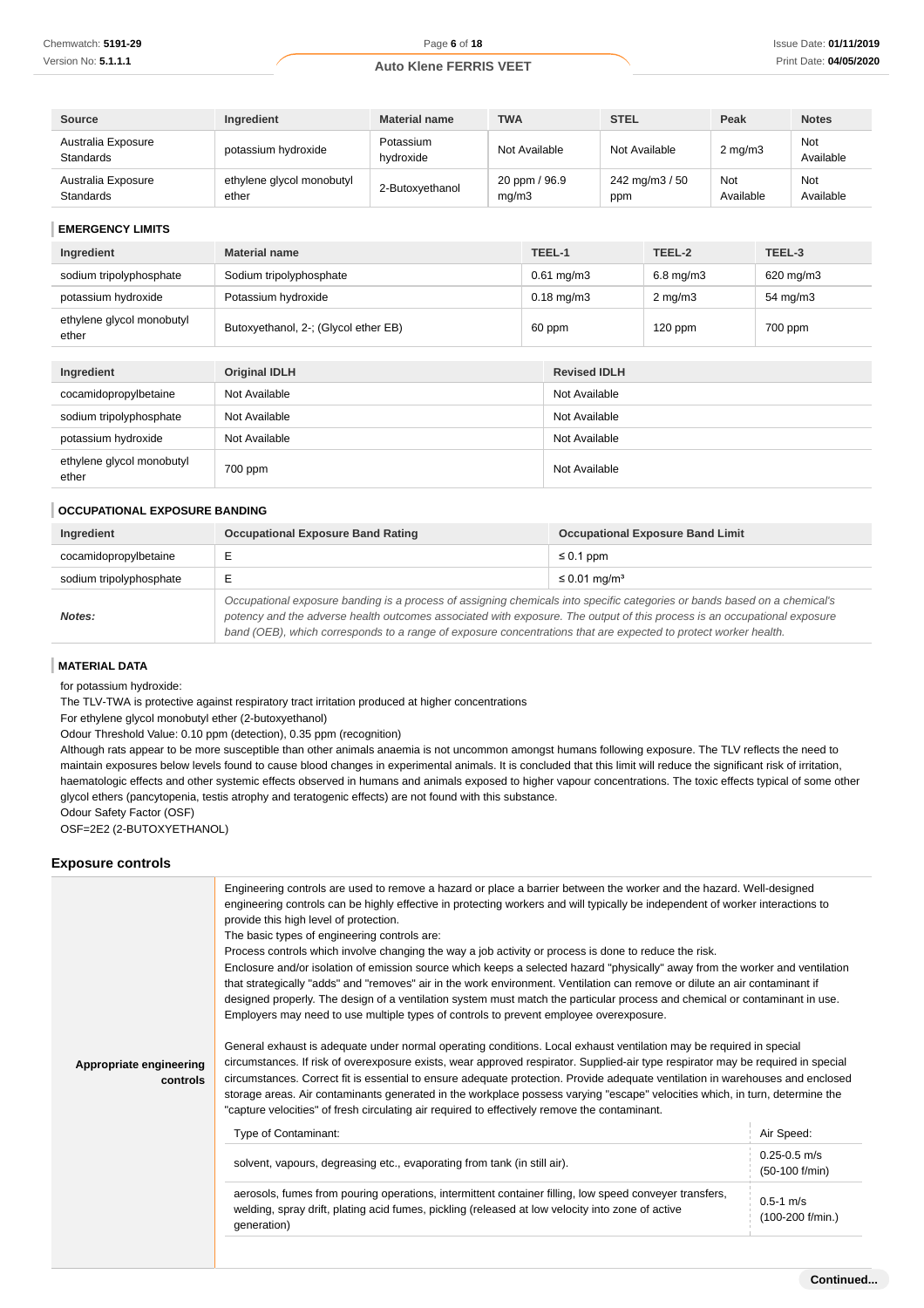|                              | direct spray, spray painting in shallow booths, drum filling, conveyer loading, crusher dusts, gas<br>discharge (active generation into zone of rapid air motion)<br>grinding, abrasive blasting, tumbling, high speed wheel generated dusts (released at high initial<br>velocity into zone of very high rapid air motion)                                                                                                                                                                                                                                                                                                                                                                                                                                                                                                                                                                                                                                                                                                                                                                                                                                                                                                                                                                                                                                                                                                                                                                                                                                                                                                                                                                                                                                                                                                                                                                                                                                                                                                                                                                                                                                                                                                                                                                                                                                                                                                                                                                                 |                                  | $1 - 2.5$ m/s<br>(200-500 f/min.)   |
|------------------------------|-------------------------------------------------------------------------------------------------------------------------------------------------------------------------------------------------------------------------------------------------------------------------------------------------------------------------------------------------------------------------------------------------------------------------------------------------------------------------------------------------------------------------------------------------------------------------------------------------------------------------------------------------------------------------------------------------------------------------------------------------------------------------------------------------------------------------------------------------------------------------------------------------------------------------------------------------------------------------------------------------------------------------------------------------------------------------------------------------------------------------------------------------------------------------------------------------------------------------------------------------------------------------------------------------------------------------------------------------------------------------------------------------------------------------------------------------------------------------------------------------------------------------------------------------------------------------------------------------------------------------------------------------------------------------------------------------------------------------------------------------------------------------------------------------------------------------------------------------------------------------------------------------------------------------------------------------------------------------------------------------------------------------------------------------------------------------------------------------------------------------------------------------------------------------------------------------------------------------------------------------------------------------------------------------------------------------------------------------------------------------------------------------------------------------------------------------------------------------------------------------------------|----------------------------------|-------------------------------------|
|                              |                                                                                                                                                                                                                                                                                                                                                                                                                                                                                                                                                                                                                                                                                                                                                                                                                                                                                                                                                                                                                                                                                                                                                                                                                                                                                                                                                                                                                                                                                                                                                                                                                                                                                                                                                                                                                                                                                                                                                                                                                                                                                                                                                                                                                                                                                                                                                                                                                                                                                                             |                                  | $2.5 - 10$ m/s<br>(500-2000 f/min.) |
|                              | Within each range the appropriate value depends on:                                                                                                                                                                                                                                                                                                                                                                                                                                                                                                                                                                                                                                                                                                                                                                                                                                                                                                                                                                                                                                                                                                                                                                                                                                                                                                                                                                                                                                                                                                                                                                                                                                                                                                                                                                                                                                                                                                                                                                                                                                                                                                                                                                                                                                                                                                                                                                                                                                                         |                                  |                                     |
|                              | Lower end of the range                                                                                                                                                                                                                                                                                                                                                                                                                                                                                                                                                                                                                                                                                                                                                                                                                                                                                                                                                                                                                                                                                                                                                                                                                                                                                                                                                                                                                                                                                                                                                                                                                                                                                                                                                                                                                                                                                                                                                                                                                                                                                                                                                                                                                                                                                                                                                                                                                                                                                      | Upper end of the range           |                                     |
|                              | 1: Room air currents minimal or favourable to capture                                                                                                                                                                                                                                                                                                                                                                                                                                                                                                                                                                                                                                                                                                                                                                                                                                                                                                                                                                                                                                                                                                                                                                                                                                                                                                                                                                                                                                                                                                                                                                                                                                                                                                                                                                                                                                                                                                                                                                                                                                                                                                                                                                                                                                                                                                                                                                                                                                                       | 1: Disturbing room air currents  |                                     |
|                              | 2: Contaminants of low toxicity or of nuisance value only.                                                                                                                                                                                                                                                                                                                                                                                                                                                                                                                                                                                                                                                                                                                                                                                                                                                                                                                                                                                                                                                                                                                                                                                                                                                                                                                                                                                                                                                                                                                                                                                                                                                                                                                                                                                                                                                                                                                                                                                                                                                                                                                                                                                                                                                                                                                                                                                                                                                  | 2: Contaminants of high toxicity |                                     |
|                              | 3: Intermittent, low production.                                                                                                                                                                                                                                                                                                                                                                                                                                                                                                                                                                                                                                                                                                                                                                                                                                                                                                                                                                                                                                                                                                                                                                                                                                                                                                                                                                                                                                                                                                                                                                                                                                                                                                                                                                                                                                                                                                                                                                                                                                                                                                                                                                                                                                                                                                                                                                                                                                                                            | 3: High production, heavy use    |                                     |
|                              | 4: Large hood or large air mass in motion                                                                                                                                                                                                                                                                                                                                                                                                                                                                                                                                                                                                                                                                                                                                                                                                                                                                                                                                                                                                                                                                                                                                                                                                                                                                                                                                                                                                                                                                                                                                                                                                                                                                                                                                                                                                                                                                                                                                                                                                                                                                                                                                                                                                                                                                                                                                                                                                                                                                   | 4: Small hood-local control only |                                     |
|                              | Simple theory shows that air velocity falls rapidly with distance away from the opening of a simple extraction pipe. Velocity                                                                                                                                                                                                                                                                                                                                                                                                                                                                                                                                                                                                                                                                                                                                                                                                                                                                                                                                                                                                                                                                                                                                                                                                                                                                                                                                                                                                                                                                                                                                                                                                                                                                                                                                                                                                                                                                                                                                                                                                                                                                                                                                                                                                                                                                                                                                                                               |                                  |                                     |
|                              | generally decreases with the square of distance from the extraction point (in simple cases). Therefore the air speed at the<br>extraction point should be adjusted, accordingly, after reference to distance from the contaminating source. The air velocity at the<br>extraction fan, for example, should be a minimum of 1-2 m/s (200-400 f/min) for extraction of solvents generated in a tank 2<br>meters distant from the extraction point. Other mechanical considerations, producing performance deficits within the extraction<br>apparatus, make it essential that theoretical air velocities are multiplied by factors of 10 or more when extraction systems are<br>installed or used.                                                                                                                                                                                                                                                                                                                                                                                                                                                                                                                                                                                                                                                                                                                                                                                                                                                                                                                                                                                                                                                                                                                                                                                                                                                                                                                                                                                                                                                                                                                                                                                                                                                                                                                                                                                                            |                                  |                                     |
| <b>Personal protection</b>   |                                                                                                                                                                                                                                                                                                                                                                                                                                                                                                                                                                                                                                                                                                                                                                                                                                                                                                                                                                                                                                                                                                                                                                                                                                                                                                                                                                                                                                                                                                                                                                                                                                                                                                                                                                                                                                                                                                                                                                                                                                                                                                                                                                                                                                                                                                                                                                                                                                                                                                             |                                  |                                     |
| Eye and face protection      | ▸ Chemical goggles.<br>Full face shield may be required for supplementary but never for primary protection of eyes.<br>Contact lenses may pose a special hazard; soft contact lenses may absorb and concentrate irritants. A written policy<br>document, describing the wearing of lenses or restrictions on use, should be created for each workplace or task. This should<br>include a review of lens absorption and adsorption for the class of chemicals in use and an account of injury experience.<br>Medical and first-aid personnel should be trained in their removal and suitable equipment should be readily available. In the<br>event of chemical exposure, begin eye irrigation immediately and remove contact lens as soon as practicable. Lens should<br>be removed at the first signs of eye redness or irritation - lens should be removed in a clean environment only after workers<br>have washed hands thoroughly. [CDC NIOSH Current Intelligence Bulletin 59], [AS/NZS 1336 or national equivalent]                                                                                                                                                                                                                                                                                                                                                                                                                                                                                                                                                                                                                                                                                                                                                                                                                                                                                                                                                                                                                                                                                                                                                                                                                                                                                                                                                                                                                                                                                  |                                  |                                     |
| <b>Skin protection</b>       | See Hand protection below                                                                                                                                                                                                                                                                                                                                                                                                                                                                                                                                                                                                                                                                                                                                                                                                                                                                                                                                                                                                                                                                                                                                                                                                                                                                                                                                                                                                                                                                                                                                                                                                                                                                                                                                                                                                                                                                                                                                                                                                                                                                                                                                                                                                                                                                                                                                                                                                                                                                                   |                                  |                                     |
| <b>Hands/feet protection</b> | ▶ Wear chemical protective gloves, e.g. PVC.<br>▶ Wear safety footwear or safety gumboots, e.g. Rubber<br>▶ When handling corrosive liquids, wear trousers or overalls outside of boots, to avoid spills entering boots.<br><b>NOTE:</b><br>▶ The material may produce skin sensitisation in predisposed individuals. Care must be taken, when removing gloves and other<br>protective equipment, to avoid all possible skin contact.<br>► Contaminated leather items, such as shoes, belts and watch-bands should be removed and destroyed.<br>The selection of suitable gloves does not only depend on the material, but also on further marks of quality which vary from<br>manufacturer to manufacturer. Where the chemical is a preparation of several substances, the resistance of the glove material<br>can not be calculated in advance and has therefore to be checked prior to the application.<br>The exact break through time for substances has to be obtained from the manufacturer of the protective gloves and has to be<br>observed when making a final choice.<br>Personal hygiene is a key element of effective hand care. Gloves must only be worn on clean hands. After using gloves, hands<br>should be washed and dried thoroughly. Application of a non-perfumed moisturiser is recommended.<br>Suitability and durability of glove type is dependent on usage. Important factors in the selection of gloves include:<br>frequency and duration of contact,<br>chemical resistance of glove material,<br>glove thickness and<br>dexterity<br>Select gloves tested to a relevant standard (e.g. Europe EN 374, US F739, AS/NZS 2161.1 or national equivalent).<br>When prolonged or frequently repeated contact may occur, a glove with a protection class of 5 or higher<br>(breakthrough time greater than 240 minutes according to EN 374, AS/NZS 2161.10.1 or national equivalent) is<br>recommended.<br>When only brief contact is expected, a glove with a protection class of 3 or higher (breakthrough time greater than<br>60 minutes according to EN 374, AS/NZS 2161.10.1 or national equivalent) is recommended.<br>Some glove polymer types are less affected by movement and this should be taken into account when<br>considering gloves for long-term use.<br>Contaminated gloves should be replaced.<br>As defined in ASTM F-739-96 in any application, gloves are rated as:<br>Excellent when breakthrough time > 480 min<br>Good when breakthrough time > 20 min |                                  |                                     |

- Good when breakthrough time > 20 min
- Fair when breakthrough time < 20 min
- Poor when glove material degrades
- For general applications, gloves with a thickness typically greater than 0.35 mm, are recommended.

It should be emphasised that glove thickness is not necessarily a good predictor of glove resistance to a specific chemical, as the permeation efficiency of the glove will be dependent on the exact composition of the glove material. Therefore, glove selection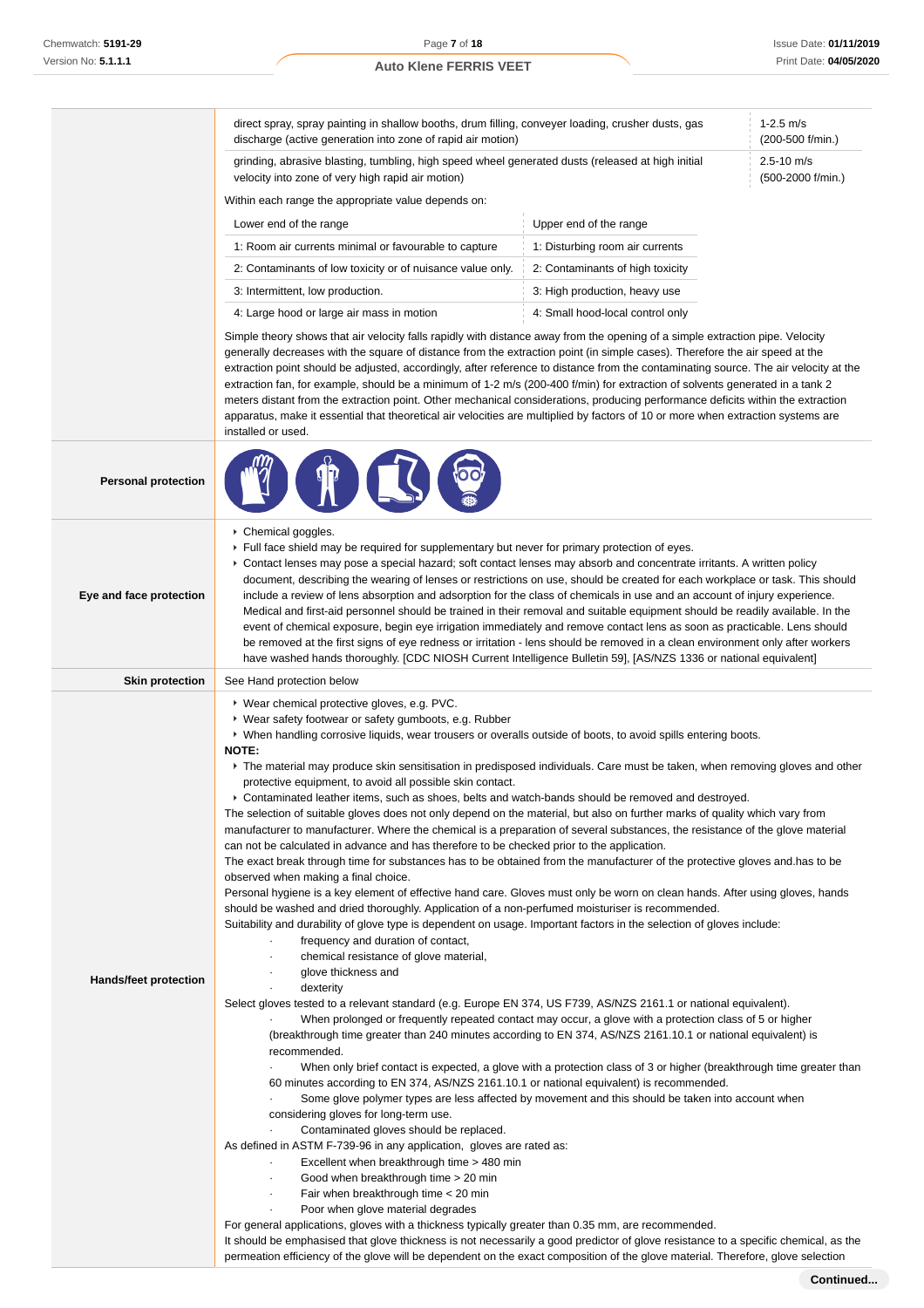|                        | should also be based on consideration of the task requirements and knowledge of breakthrough times.<br>Glove thickness may also vary depending on the glove manufacturer, the glove type and the glove model. Therefore, the<br>manufacturers' technical data should always be taken into account to ensure selection of the most appropriate glove for the task.<br>Note: Depending on the activity being conducted, gloves of varying thickness may be required for specific tasks. For example:<br>Thinner gloves (down to 0.1 mm or less) may be required where a high degree of manual dexterity is needed.<br>However, these gloves are only likely to give short duration protection and would normally be just for single use<br>applications, then disposed of.<br>Thicker gloves (up to 3 mm or more) may be required where there is a mechanical (as well as a chemical) risk i.e.<br>where there is abrasion or puncture potential<br>Gloves must only be worn on clean hands. After using gloves, hands should be washed and dried thoroughly. Application of a<br>non-perfumed moisturiser is recommended. |
|------------------------|--------------------------------------------------------------------------------------------------------------------------------------------------------------------------------------------------------------------------------------------------------------------------------------------------------------------------------------------------------------------------------------------------------------------------------------------------------------------------------------------------------------------------------------------------------------------------------------------------------------------------------------------------------------------------------------------------------------------------------------------------------------------------------------------------------------------------------------------------------------------------------------------------------------------------------------------------------------------------------------------------------------------------------------------------------------------------------------------------------------------------|
| <b>Body protection</b> | See Other protection below                                                                                                                                                                                                                                                                                                                                                                                                                                                                                                                                                                                                                                                                                                                                                                                                                                                                                                                                                                                                                                                                                               |
| Other protection       | • Overalls.<br>▶ PVC Apron.<br>▶ PVC protective suit may be required if exposure severe.<br>$\blacktriangleright$ Eyewash unit.<br>Ensure there is ready access to a safety shower.                                                                                                                                                                                                                                                                                                                                                                                                                                                                                                                                                                                                                                                                                                                                                                                                                                                                                                                                      |

### **Recommended material(s)**

### **GLOVE SELECTION INDEX**

Glove selection is based on a modified presentation of the:  **"Forsberg Clothing Performance Index".**

The effect(s) of the following substance(s) are taken into account in the

**computer-generated** selection:

\* CPI - Chemwatch Performance Index

A: Best Selection

Auto Klene FERRIS VEET

| <b>Material</b>       | <b>CPI</b> |
|-----------------------|------------|
| <b>BUTYL</b>          | A          |
| <b>NEOPRENE</b>       | в          |
| NAT+NEOPR+NITRILE     | С          |
| <b>NATURAL RUBBER</b> | С          |
| NATURAL+NEOPRENE      | C          |
| <b>NITRILE</b>        | С          |
| NITRILE+PVC           | С          |
| PE/EVAL/PE            | C          |
| <b>PVA</b>            | C          |
| <b>PVC</b>            | С          |
| SARANEX-23            | C          |
| <b>VITON</b>          | С          |

# **Respiratory protection**

Type AK-P Filter of sufficient capacity. (AS/NZS 1716 & 1715, EN 143:2000 & 149:2001, ANSI Z88 or national equivalent)

Where the concentration of gas/particulates in the breathing zone, approaches or exceeds the "Exposure Standard" (or ES), respiratory protection is required. Degree of protection varies with both face-piece and Class of filter; the nature of protection varies with Type of filter.

| <b>Required Minimum</b><br><b>Protection Factor</b> | <b>Half-Face</b><br>Respirator | <b>Full-Face</b><br>Respirator     | <b>Powered Air</b><br>Respirator        |
|-----------------------------------------------------|--------------------------------|------------------------------------|-----------------------------------------|
| up to $10 \times ES$                                | AK-AUS P2                      | ۰                                  | AK-PAPR-AUS /<br>Class 1 P <sub>2</sub> |
| up to $50 \times ES$                                | -                              | AK-AUS /<br>Class 1 P <sub>2</sub> | $\overline{\phantom{0}}$                |
| up to $100 \times ES$                               | -                              | AK-2 P2                            | $AK-PAPR-2$ P <sub>2</sub> $\land$      |

### ^ - Full-face

A(All classes) = Organic vapours, B AUS or B1 = Acid gasses, B2 = Acid gas or hydrogen cyanide(HCN),  $B3 = Acid$  gas or hydrogen cyanide(HCN),  $E =$ Sulfur dioxide(SO2), G = Agricultural chemicals, K = Ammonia(NH3), Hg = Mercury,  $NO = Oxides$  of nitrogen,  $MB = Methyl$  bromide,  $AX = Low$  boiling point organic compounds(below 65 degC)

- Cartridge respirators should never be used for emergency ingress or in areas of unknown vapour concentrations or oxygen content.
- ▶ The wearer must be warned to leave the contaminated area immediately on detecting any odours through the respirator. The odour may indicate that the mask is not functioning properly, that the vapour concentration is too high, or that the mask is not properly fitted. Because of these limitations, only restricted use of cartridge respirators is considered appropriate.
- Cartridge performance is affected by humidity. Cartridges should be changed after 2 hr of continuous use unless it is determined that the humidity is less than 75%, in which case, cartridges can be used for 4 hr. Used cartridges should be discarded daily, regardless of the length of time used

B: Satisfactory; may degrade after 4 hours continuous immersion C: Poor to Dangerous Choice for other than short term immersion

a final selection must be based on detailed observation. -

use. A qualified practitioner should be consulted.

**NOTE**: As a series of factors will influence the actual performance of the glove,

\* Where the glove is to be used on a short term, casual or infrequent basis, factors such as "feel" or convenience (e.g. disposability), may dictate a choice of gloves which might otherwise be unsuitable following long-term or frequent

# **SECTION 9 PHYSICAL AND CHEMICAL PROPERTIES**

# **Information on basic physical and chemical properties**

| Appearance            | Liquid with a characteristic odour; mixes with water. |                                                   |                |
|-----------------------|-------------------------------------------------------|---------------------------------------------------|----------------|
|                       |                                                       |                                                   |                |
| <b>Physical state</b> | Liquid                                                | <b>Relative density (Water =</b><br>1)            | Not Available  |
| Odour                 | Not Available                                         | <b>Partition coefficient</b><br>n-octanol / water | Not Available  |
| Odour threshold       | Not Available                                         | <b>Auto-ignition temperature</b><br>(°C)          | Not Applicable |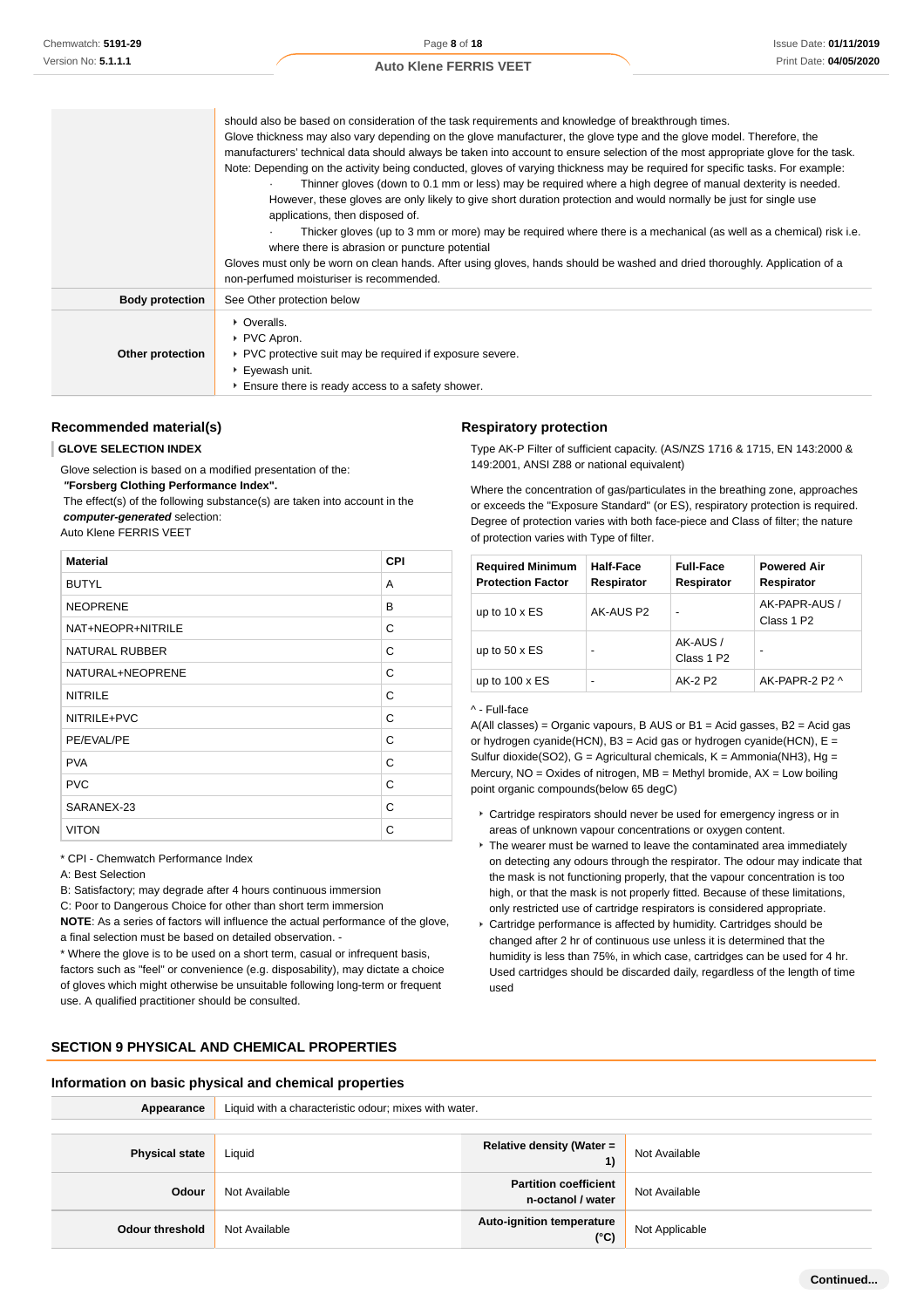| pH (as supplied)                                | Not Available  | <b>Decomposition</b><br>temperature        | Not Available  |
|-------------------------------------------------|----------------|--------------------------------------------|----------------|
| Melting point / freezing<br>point $(^{\circ}C)$ | Not Available  | Viscosity (cSt)                            | Not Available  |
| Initial boiling point and<br>boiling range (°C) | Not Available  | Molecular weight (g/mol)                   | Not Applicable |
| Flash point $(°C)$                              | Not Applicable | <b>Taste</b>                               | Not Available  |
| <b>Evaporation rate</b>                         | Not Available  | <b>Explosive properties</b>                | Not Available  |
| Flammability                                    | Not Applicable | <b>Oxidising properties</b>                | Not Available  |
| Upper Explosive Limit (%)                       | Not Applicable | <b>Surface Tension (dyn/cm</b><br>or mN/m) | Not Available  |
| Lower Explosive Limit (%)                       | Not Applicable | <b>Volatile Component (%vol)</b>           | Not Available  |
| Vapour pressure (kPa)                           | Not Available  | Gas group                                  | Not Available  |
| Solubility in water                             | Miscible       | pH as a solution (1%)                      | Not Available  |
| Vapour density (Air = 1)                        | Not Available  | VOC g/L                                    | Not Available  |

# **SECTION 10 STABILITY AND REACTIVITY**

| Reactivity                                 | See section 7                                                                                                                        |
|--------------------------------------------|--------------------------------------------------------------------------------------------------------------------------------------|
| <b>Chemical stability</b>                  | • Unstable in the presence of incompatible materials.<br>▶ Product is considered stable.<br>Hazardous polymerisation will not occur. |
| Possibility of hazardous<br>reactions      | See section 7                                                                                                                        |
| <b>Conditions to avoid</b>                 | See section 7                                                                                                                        |
| Incompatible materials                     | See section 7                                                                                                                        |
| <b>Hazardous decomposition</b><br>products | See section 5                                                                                                                        |

# **SECTION 11 TOXICOLOGICAL INFORMATION**

# **Information on toxicological effects**

| <b>Inhaled</b>                | Not normally a hazard due to non-volatile nature of product<br>Findings may include hypotension, a weak and rapid pulse and moist rales.                                                                                                                                                                                                                                                                                      | Inhalation of alkaline corrosives may produce irritation of the respiratory tract with coughing, choking, pain and mucous<br>membrane damage. Pulmonary oedema may develop in more severe cases; this may be immediate or in most cases following a<br>latent period of 5-72 hours. Symptoms may include a tightness in the chest, dyspnoea, frothy sputum, cyanosis and dizziness.                                                                                                                                                                                                                                                                                                                                                                                                                                                                                                                                                                                                                                                                       |
|-------------------------------|-------------------------------------------------------------------------------------------------------------------------------------------------------------------------------------------------------------------------------------------------------------------------------------------------------------------------------------------------------------------------------------------------------------------------------|-----------------------------------------------------------------------------------------------------------------------------------------------------------------------------------------------------------------------------------------------------------------------------------------------------------------------------------------------------------------------------------------------------------------------------------------------------------------------------------------------------------------------------------------------------------------------------------------------------------------------------------------------------------------------------------------------------------------------------------------------------------------------------------------------------------------------------------------------------------------------------------------------------------------------------------------------------------------------------------------------------------------------------------------------------------|
| Ingestion                     | The material can produce chemical burns within the oral cavity and gastrointestinal tract following ingestion.<br>Accidental ingestion of the material may be damaging to the health of the individual.                                                                                                                                                                                                                       |                                                                                                                                                                                                                                                                                                                                                                                                                                                                                                                                                                                                                                                                                                                                                                                                                                                                                                                                                                                                                                                           |
| <b>Skin Contact</b>           | The material can produce chemical burns following direct contact with the skin.<br>Open cuts, abraded or irritated skin should not be exposed to this material                                                                                                                                                                                                                                                                | Entry into the blood-stream through, for example, cuts, abrasions, puncture wounds or lesions, may produce systemic injury with<br>harmful effects. Examine the skin prior to the use of the material and ensure that any external damage is suitably protected.                                                                                                                                                                                                                                                                                                                                                                                                                                                                                                                                                                                                                                                                                                                                                                                          |
| Eye                           | after instillation.                                                                                                                                                                                                                                                                                                                                                                                                           | The material can produce chemical burns to the eye following direct contact. Vapours or mists may be extremely irritating.<br>When applied to the eye(s) of animals, the material produces severe ocular lesions which are present twenty-four hours or more                                                                                                                                                                                                                                                                                                                                                                                                                                                                                                                                                                                                                                                                                                                                                                                              |
| <b>Chronic</b>                | Gastrointestinal disturbances may also occur. Chronic exposures may result in dermatitis and/or conjunctivitis.<br>substantial number of individuals, and/or of producing a positive response in experimental animals.<br>organs or biochemical systems.<br>as other toxic effects but which are not secondary non-specific consequences of the other toxic effects.<br>inadequate data for making a satisfactory assessment. | Repeated or prolonged exposure to corrosives may result in the erosion of teeth, inflammatory and ulcerative changes in the<br>mouth and necrosis (rarely) of the jaw. Bronchial irritation, with cough, and frequent attacks of bronchial pneumonia may ensue.<br>Practical experience shows that skin contact with the material is capable either of inducing a sensitisation reaction in a<br>Limited evidence suggests that repeated or long-term occupational exposure may produce cumulative health effects involving<br>There is some evidence that human exposure to the material may result in developmental toxicity. This evidence is based on<br>animal studies where effects have been observed in the absence of marked maternal toxicity, or at around the same dose levels<br>On the basis, primarily, of animal experiments, concern has been expressed by at least one classification body that the material<br>may produce carcinogenic or mutagenic effects; in respect of the available information, however, there presently exists |
|                               |                                                                                                                                                                                                                                                                                                                                                                                                                               |                                                                                                                                                                                                                                                                                                                                                                                                                                                                                                                                                                                                                                                                                                                                                                                                                                                                                                                                                                                                                                                           |
| <b>Auto Klene FERRIS VEET</b> | <b>TOXICITY</b>                                                                                                                                                                                                                                                                                                                                                                                                               | <b>IRRITATION</b>                                                                                                                                                                                                                                                                                                                                                                                                                                                                                                                                                                                                                                                                                                                                                                                                                                                                                                                                                                                                                                         |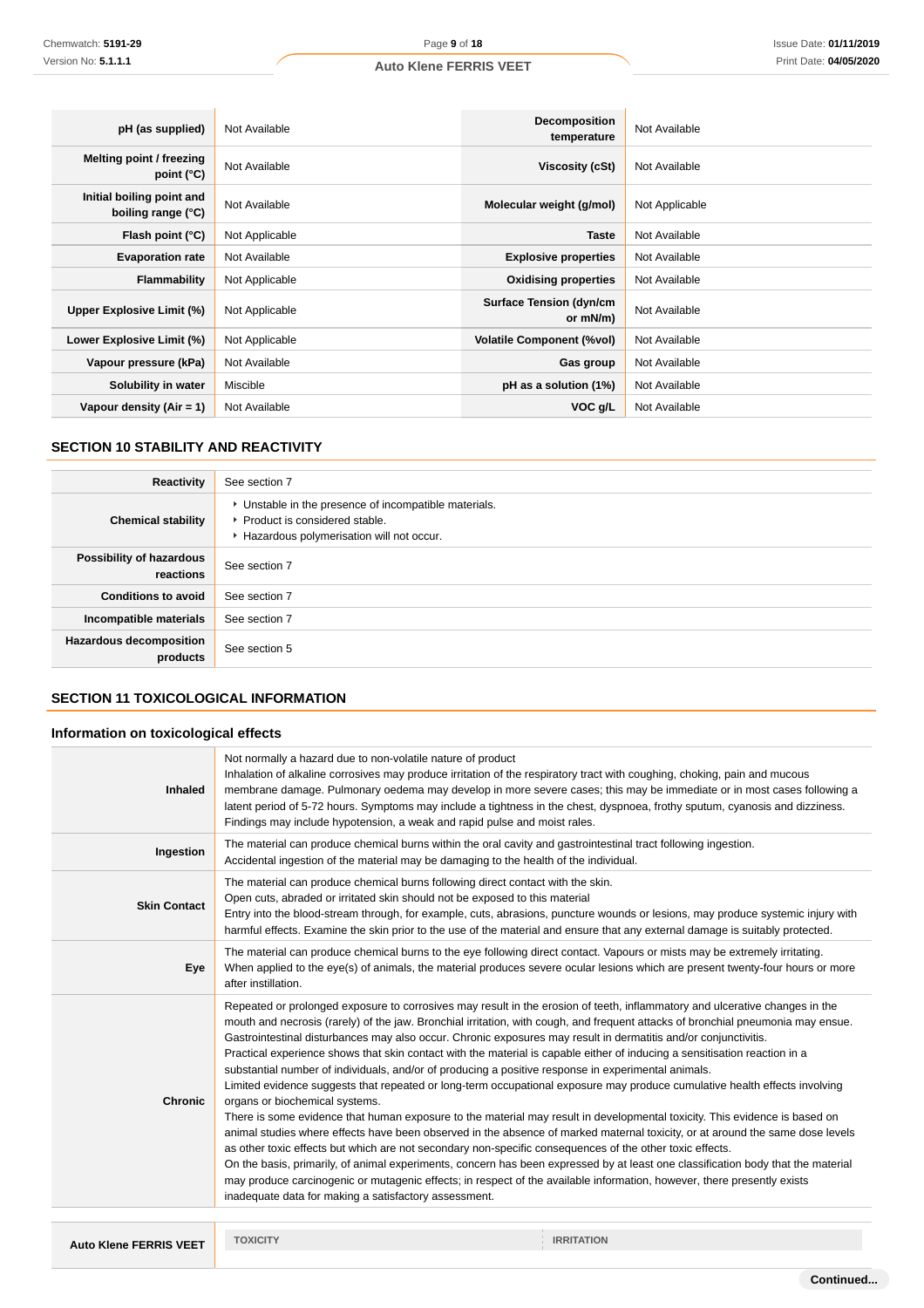|                                    | Not Available                                                                                                                                                                                                                   | Not Available                                        |  |
|------------------------------------|---------------------------------------------------------------------------------------------------------------------------------------------------------------------------------------------------------------------------------|------------------------------------------------------|--|
|                                    | <b>TOXICITY</b>                                                                                                                                                                                                                 | <b>IRRITATION</b>                                    |  |
|                                    | dermal (rat) LD50: >2000 mg/kg <sup>[1]</sup>                                                                                                                                                                                   | Eye: adverse effect observed (irritating)[1]         |  |
| cocamidopropylbetaine              | Oral (rat) LD50: 2700 mg/kg <sup>[2]</sup>                                                                                                                                                                                      | Eye: primary irritant *                              |  |
|                                    |                                                                                                                                                                                                                                 | Skin: adverse effect observed (irritating)[1]        |  |
|                                    |                                                                                                                                                                                                                                 | Skin: primary irritant *                             |  |
|                                    | <b>TOXICITY</b>                                                                                                                                                                                                                 | <b>IRRITATION</b>                                    |  |
| sodium tripolyphosphate            | Dermal (rabbit) LD50: >3160 mg/kg <sup>[2]</sup>                                                                                                                                                                                | Not Available                                        |  |
|                                    | Oral (rat) LD50: >2000 mg/kg[1]                                                                                                                                                                                                 |                                                      |  |
|                                    | <b>TOXICITY</b>                                                                                                                                                                                                                 | <b>IRRITATION</b>                                    |  |
|                                    | Oral (rat) LD50: =214-324 mg/kg <sup>[2]</sup>                                                                                                                                                                                  | Eye (rabbit):1mg/24h rinse-moderate                  |  |
| potassium hydroxide                |                                                                                                                                                                                                                                 | Skin (human): 50 mg/24h SEVERE                       |  |
|                                    |                                                                                                                                                                                                                                 | Skin (rabbit): 50 mg/24h SEVERE                      |  |
|                                    | <b>TOXICITY</b>                                                                                                                                                                                                                 | <b>IRRITATION</b>                                    |  |
|                                    | dermal (rat) LD50: >2000 mg/kg[1]                                                                                                                                                                                               | Eye (rabbit): 100 mg SEVERE                          |  |
|                                    | Inhalation (rat) LC50: 449.48655 mg/l/4H[2]                                                                                                                                                                                     | Eye (rabbit): 100 mg/24h-moderate                    |  |
| ethylene glycol monobutyl<br>ether | Oral (rat) LD50: 250 mg/kg <sup>[2]</sup>                                                                                                                                                                                       | Eye: adverse effect observed (irritating)[1]         |  |
|                                    |                                                                                                                                                                                                                                 | Skin (rabbit): 500 mg, open; mild                    |  |
|                                    |                                                                                                                                                                                                                                 | Skin: adverse effect observed (irritating)[1]        |  |
|                                    |                                                                                                                                                                                                                                 | Skin: no adverse effect observed (not irritating)[1] |  |
| Legend:                            | 1. Value obtained from Europe ECHA Registered Substances - Acute toxicity 2.* Value obtained from manufacturer's SDS.<br>Unless otherwise specified data extracted from RTECS - Register of Toxic Effect of chemical Substances |                                                      |  |

|                              | The following information refers to contact allergens as a group and may not be specific to this product.<br>Contact allergies quickly manifest themselves as contact eczema, more rarely as urticaria or Quincke's oedema. The                                                                                                                                                                                                                                                                                                                                                                                                                                                                                                                                                                                                                                                                                                                                                                                                                                                                                                                                                                                                                                                                                                                                                                                                                                                                                                                                                                                                                                                                                                                                                                                                                                                                                                                                                                                                                                                                                                                                                                                                                                                                                                                                                                                                                                                                                                                                                                                                                                                                                                                                                                                                                                                                                                                                                                                                                                                                                                                                                                                                                                                                                                                                                                                                                                                                                                                                            |
|------------------------------|----------------------------------------------------------------------------------------------------------------------------------------------------------------------------------------------------------------------------------------------------------------------------------------------------------------------------------------------------------------------------------------------------------------------------------------------------------------------------------------------------------------------------------------------------------------------------------------------------------------------------------------------------------------------------------------------------------------------------------------------------------------------------------------------------------------------------------------------------------------------------------------------------------------------------------------------------------------------------------------------------------------------------------------------------------------------------------------------------------------------------------------------------------------------------------------------------------------------------------------------------------------------------------------------------------------------------------------------------------------------------------------------------------------------------------------------------------------------------------------------------------------------------------------------------------------------------------------------------------------------------------------------------------------------------------------------------------------------------------------------------------------------------------------------------------------------------------------------------------------------------------------------------------------------------------------------------------------------------------------------------------------------------------------------------------------------------------------------------------------------------------------------------------------------------------------------------------------------------------------------------------------------------------------------------------------------------------------------------------------------------------------------------------------------------------------------------------------------------------------------------------------------------------------------------------------------------------------------------------------------------------------------------------------------------------------------------------------------------------------------------------------------------------------------------------------------------------------------------------------------------------------------------------------------------------------------------------------------------------------------------------------------------------------------------------------------------------------------------------------------------------------------------------------------------------------------------------------------------------------------------------------------------------------------------------------------------------------------------------------------------------------------------------------------------------------------------------------------------------------------------------------------------------------------------------------------------|
|                              | pathogenesis of contact eczema involves a cell-mediated (T lymphocytes) immune reaction of the delayed type. Other allergic                                                                                                                                                                                                                                                                                                                                                                                                                                                                                                                                                                                                                                                                                                                                                                                                                                                                                                                                                                                                                                                                                                                                                                                                                                                                                                                                                                                                                                                                                                                                                                                                                                                                                                                                                                                                                                                                                                                                                                                                                                                                                                                                                                                                                                                                                                                                                                                                                                                                                                                                                                                                                                                                                                                                                                                                                                                                                                                                                                                                                                                                                                                                                                                                                                                                                                                                                                                                                                                |
|                              | skin reactions, e.g. contact urticaria, involve antibody-mediated immune reactions. The significance of the contact allergen is                                                                                                                                                                                                                                                                                                                                                                                                                                                                                                                                                                                                                                                                                                                                                                                                                                                                                                                                                                                                                                                                                                                                                                                                                                                                                                                                                                                                                                                                                                                                                                                                                                                                                                                                                                                                                                                                                                                                                                                                                                                                                                                                                                                                                                                                                                                                                                                                                                                                                                                                                                                                                                                                                                                                                                                                                                                                                                                                                                                                                                                                                                                                                                                                                                                                                                                                                                                                                                            |
| <b>COCAMIDOPROPYLBETAINE</b> | not simply determined by its sensitisation potential: the distribution of the substance and the opportunities for contact with it are<br>equally important. A weakly sensitising substance which is widely distributed can be a more important allergen than one with<br>stronger sensitising potential with which few individuals come into contact. From a clinical point of view, substances are<br>noteworthy if they produce an allergic test reaction in more than 1% of the persons tested.<br>Possible cross-reactions to several fatty acid amidopropyl dimethylamines were observed in patients that were reported to<br>have allergic contact dermatitis to a baby lotion that contained 0.3% oleamidopropyl dimethylamine.<br>Stearamidopropyl dimethylamine at 2% in hair conditioners was not a contact sensitiser when tested neat or diluted to 30%.<br>However, irritation reactions were observed.<br>A 10-year retrospective study found that out of 46 patients with confirmed allergic eyelid dermatitis, 10.9% had relevant<br>reactions to oleamidopropyl dimethylamine and 4.3% had relevant reactions to cocamidopropyl dimethylamine.<br>Several cases of allergic contact dermatitis were reported in patients from the Netherlands that had used a particular type of<br>body lotion that contained oleamidopropyl dimethylamine.<br>In 12 patients tested with their personal cosmetics, containing the fatty acid amidopropyl dimethylamine cocamidopropyl<br>betaine (CAPB), 9 had positive reactions to at least one dilution and 5 had irritant reactions. All except 3 patients, who were<br>not tested, had 2 or 3+ reaction to the 3,3-dimethylaminopropylamine (DMAPA, the reactant used in producing fatty acid<br>amidopropyl dimethylamines) at concentrations as low as 0.05%. The presence of DMAPA was investigated via thin-layer<br>chromatography in the personal cosmetics of 4 of the patients that had positive reactions. DMAPA was measured in the<br>products at 50 - 150 ppm suggesting that the sensitising agent in CAPB-induced allergy is DMAPA,.<br>The sensitisation potential of a 4% aqueous liquid fabric softener formulation containing 0.5% stearyl/palmitylamidopropyl<br>dimethylamine was investigated using. The test material caused some irritation in most volunteers. After a rest period of 2<br>weeks, the subjects received challenge patches with the same concentration of test material on both arms. Patch sites were<br>graded 48 and 96 h after patching. Eight subjects reacted at challenge, and 7 of the eight submitted to rechallenge with 4%<br>and 0.4% aqueous formulations. No reactions indicative of sensitisation occurred at rechallenge. The test formulation<br>containing stearyl/palmitylamidopropyl dimethylamine had no significant sensitisation potential.subjects.<br>Most undiluted cationic surfactants satisfy the criteria for classification as Harmful (Xn) with R22 and as Irritant (Xi) for skin and<br>eyes with R38 and R41.<br>The material may cause skin irritation after prolonged or repeated exposure and may produce a contact dermatitis<br>(nonallergic). This form of dermatitis is often characterised by skin redness (erythema) and swelling the epidermis.<br>Histologically there may be intercellular oedema of the spongy layer (spongiosis) and intracellular oedema of the epidermis.<br>For betaines:<br>Several sources revealing data on skin irritation, skin sensitisation and dermal absorption in humans are available for CAS |
|                              |                                                                                                                                                                                                                                                                                                                                                                                                                                                                                                                                                                                                                                                                                                                                                                                                                                                                                                                                                                                                                                                                                                                                                                                                                                                                                                                                                                                                                                                                                                                                                                                                                                                                                                                                                                                                                                                                                                                                                                                                                                                                                                                                                                                                                                                                                                                                                                                                                                                                                                                                                                                                                                                                                                                                                                                                                                                                                                                                                                                                                                                                                                                                                                                                                                                                                                                                                                                                                                                                                                                                                                            |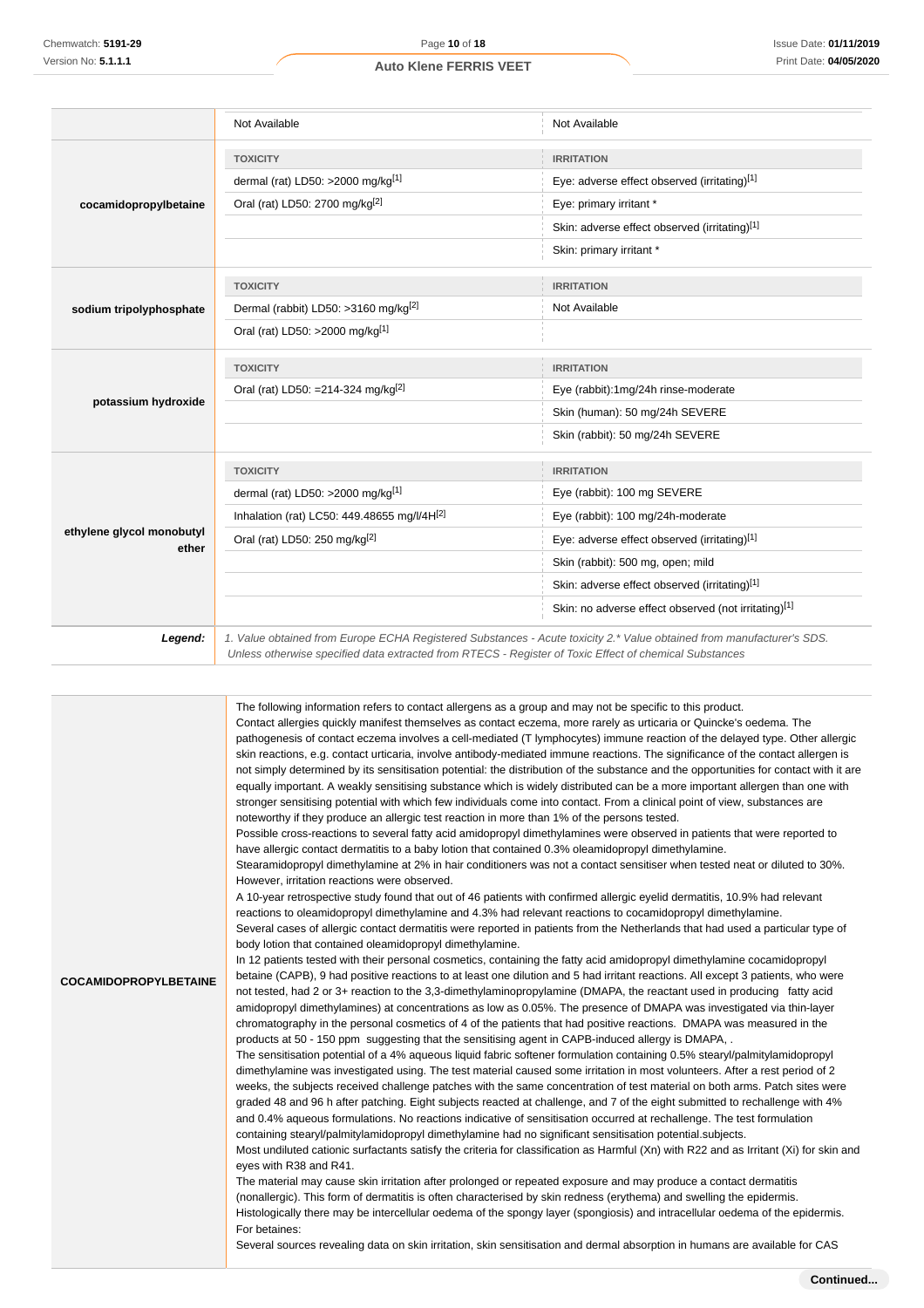683-10-3, the C12-alkyldimethyl betaine, which is the most frequently occurring betaine because it is one of the components of most of the substances of the alkyldimethyl betaine group, among those also Betaines, C12-14 (even numbered) alkyldimethyl. Therefore, read-across of exposure-related observations in humans from CAS 683-10-3 is justified. Data from several human closed patch tests demonstrate skin irritation in humans ranging from mild to strong under occlusive conditions even with concentrations as low as 1%. In contrast, exposure to 0.1% under open conditions did not induce any positive skin reactions.

Information on skin sensitisation in humans is available from a closed human patch test with CAS 683-10-3. After an induction period of 6 days with 0.1% of active ingredient, followed by a treatment-free period of 10 days, the volunteers were challenged under occlusive conditions for 24 hours. No reactions were observed immediately after challenge; during the next 4 days only irritation reactions were observed.

This finding was further supported by industrial medical monitoring data. Workers involved in the production of CAS 683-10-3 are routinely checked every 3 years for signs of skin sensitisation, respiratory irritation, skin irritation and eve irritation. During these examinations no signs of the aforementioned disorders were observed which were related to the test substance.

Moreover, a study focusing on dermal uptake of C12-alkyldimethyl betaine) into human skin and the effects of surfactants on skin barrier function demonstrated that only up to 0.4% of the applied dose was absorbed within 30 minutes of exposure, with absorbance being dependent on the concentration applied. Tape stripping of the skin revealed that the administered test substance was primarily located in the outer stratum corneum layer

Test material does not demonstrate mutagenic or clastogenic effects in bacteria or mammalian cells in vitro " REACH Dossier

Amphoteric surfactants are easily absorbed in the intestine and are excreted partly unchanged via the faeces. Metabolisation to CO2 and short-chained fatty acids also occur. No tendency to accumulation in the organism or storage of betaines in certain organs has been detected. Betaines generally have a low acute toxicity. E.g., LD50 values for cocoamidopropylbetaine (30% solution) by oral administration have been determined to 4,910 mg/kg body weight in rats.

Betaines do not carry any net charge, and, therefore, they can only form hydrophobic bonds with proteins in the skin. This may be the explanation for the low protein denaturation potential of betaines as the ion-binding of other surfactants contributes to denaturation. In combination with anionic surfactants a positive synergistic effect with regard to skin compatibility is often found. Compared to a 20% solution of C12 alkyl sulfate (AS; sodium lauryl sulfate) alone, decreased erythema was observed for the combination of 20% C12 AS and 10% cocoamidopropyl betaine one hour after the removal of patches. The combination of cocoamidopropyl betaine and C12 AS also reduced swelling of the skin, and generally interactions between amphoterics and AS produce less swelling and result in milder skin reactions. Concentrated betaines are expected to be irritant to skin and eyes. Diluted solutions (3-10%) are not irritant to skin, but they are mildly irritant to the eyes (4.5%)

No evidence of delayed contact hypersensitivity was found in guinea pigs after topically administrated solutions of 10% cocoamidopropyl betaine by using the Magnusson-Kligman maximization test. Various instances of contact allergy to cocoamidopropyl betaine have been reported. In all of the reports it was concluded that the observed skin reactions were due to the presence of 3-dimethylaminopropylamine which is an impurity in cocoamidopropyl betaine. This impurity is an intermediate in the synthesis of alkylamidopropyldimethylamines that are intermediates in the synthesis of the corresponding alkylamido betaines.

Cocoamidopropyl betaine was proven to be non-mutagenic to Salmonella typhimurium in the Ames Salmonella/microsome reverse mutation assay. Short-term genotoxicity tests have shown negative results of mutagenicity for lauryl betaine in various strains of Salmonella typhimurium.

\* [Van Waters and Rogers] \*\* [Canada Colors and Chemicals Ltd.] Toxicokinetics, metabolism and distribution. Absorption of the chemical across dermal and gastrointestinal membranes is possible based on the relatively low molecular weight of the chemical (500 Da) and given that it is a surfactant (EC, 2003). Acute toxicity. Acute oral toxicity studies in rats and mice indicated that the LD50 values of the chemical (at 30-35.61% concentration) ranged from 1800 mg/kg bw (male rats) up to 5000 mg/kg bw, with mortalities noted in most studies (CIR, 2010). Of note is an acute oral toxicity study conducted in Sprague-Dawley rats (5/sex) at a single dose of 1800 mg/kg bw (formulation containing 35.61% of the chemical), where no males but all five females died. Overall, the data suggests that mortality occurs following oral administration of the chemical and that it may be an acute oral toxicant. Therefore, based on these data the chemical may be harmful if swallowed. An acute dermal toxicity study in rats was conducted using 2000 mg/kg bw of a 31% formulation of the chemical (CIR, 2010). Irritation was observed, but there were no clinical signs of systemic toxicity or mortalities. The lack of effects in this study suggests that the chemical is likely to be of low acute dermal toxicity. Irritation. The chemical has a quaternary ammonium functional group, which is a structural alert for corrosion Numerous skin irritation studies, conducted with formulations containing 7.5-30% of the chemical, indicated that the chemical has irritant properties. The studies were, in-general, conducted under occlusive conditions, with exposure times of up to 24 hours (7.5-10%). Based on the information available, the chemical is likely to be a skin irritant. Eye irritation studies with the chemical showed that corrosive and necrotic effects occurred at 30% whereas less severe effects were observed at lower concentrations of 2.3-10% The chemical is classified with the risk phrase R36: Irritating to eyes, however, based on studies conducted on the chemical it may be a severe eye irritant. Sensitisation. The chemical has a quaternary ammonium functional group, which is a structural alert for sensitisation ( Conflicting results have been obtained with the chemical in animal studies. Positive results were reported in an LLNA study (an EC3 value was not reported). In addition, positive results were obtained in two guinea pig maximisation studies conducted by a single laboratory, the first at 3% induction and 3% challenge, and the second at 0.15% induction and 0.015% challenge. However, there was no sensitisation in a guinea pig maximisation test when the chemical was tested at 6% induction and 1% challenge. In addition, no sensitisation was observed in another test in guinea pigs at 0.75% induction and 0.02% challenge. No evidence of sensitisation was reported in a HRIPT on a formulation containing the chemical at 0.6% concentration (a 10% dilution of a ~6% formulation) with 110 volunteers. In HRIPT studies on formulations containing the chemical, no evidence of sensitisation was reported at concentrations of 1.87% (88 subjects), 0.93% (93 subjects), 0.3% (100 subjects), 1.5-3.0% (141 subjects), 6.0% (210 subjects), 0.018% (27 subjects). However, positive results were observed in provocative studies conducted on formulations containing the chemical (at 0.3-1% concentration), conducted in subjects diagnosed with various forms of contact dermatitis, suggesting that the chemical may cause reactions in sensitive individuals In one study authors note that sensitisation effects of the chemical (and related compounds) are most likely due to the impurities, including DMAPA and amidopropyl dimethylamines, however, they do not exclude the possibility of the causing the sensitisation. The potential for skin sensit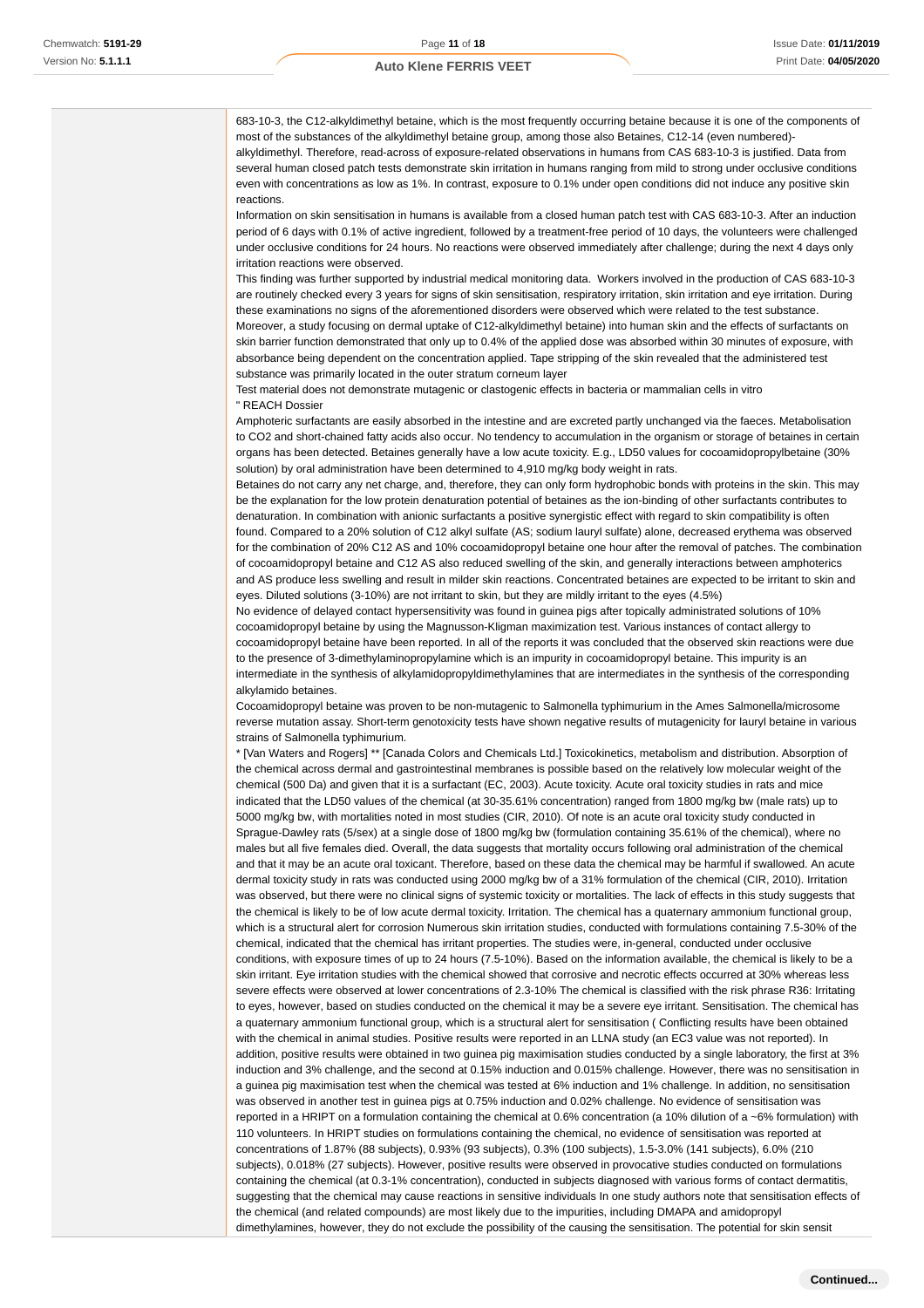| <b>POTASSIUM HYDROXIDE</b> | The material may produce severe skin irritation after prolonged or repeated exposure, and may produce a contact dermatitis<br>(nonallergic). This form of dermatitis is often characterised by skin redness (erythema) thickening of the epidermis.<br>Histologically there may be intercellular oedema of the spongy layer (spongiosis) and intracellular oedema of the epidermis.<br>Prolonged contact is unlikely, given the severity of response, but repeated exposures may produce severe ulceration. |
|----------------------------|-------------------------------------------------------------------------------------------------------------------------------------------------------------------------------------------------------------------------------------------------------------------------------------------------------------------------------------------------------------------------------------------------------------------------------------------------------------------------------------------------------------|
|                            | NOTE: Changes in kidney, liver, spleen and lungs are observed in animals exposed to high concentrations of this substance by<br>all routes. ** ASCC (NZ) SDS                                                                                                                                                                                                                                                                                                                                                |
|                            | The material may produce severe irritation to the eye causing pronounced inflammation. Repeated or prolonged exposure to<br>irritants may produce conjunctivitis.                                                                                                                                                                                                                                                                                                                                           |
|                            | The material may cause skin irritation after prolonged or repeated exposure and may produce a contact dermatitis<br>(nonallergic). This form of dermatitis is often characterised by skin redness (erythema) and swelling epidermis. Histologically<br>there may be intercellular oedema of the spongy layer (spongiosis) and intracellular oedema of the epidermis.<br>For ethylene glycol monoalkyl ethers and their acetates (EGMAEs):                                                                   |
|                            | Typical members of this category are ethylene glycol propylene ether (EGPE), ethylene glycol butyl ether (EGBE) and ethylene                                                                                                                                                                                                                                                                                                                                                                                |
|                            | glycol hexyl ether (EGHE) and their acetates.<br>EGMAEs are substrates for alcohol dehydrogenase isozyme ADH-3, which catalyzes the conversion of their terminal alcohols<br>to aldehydes (which are transient metabolites). Further, rapid conversion of the aldehydes by aldehyde dehydrogenase                                                                                                                                                                                                           |
|                            | produces alkoxyacetic acids, which are the predominant urinary metabolites of mono substituted glycol ethers.                                                                                                                                                                                                                                                                                                                                                                                               |
|                            | Acute Toxicity: Oral LD50 values in rats for all category members range from 739 (EGHE) to 3089 mg/kg bw (EGPE), with<br>values increasing with decreasing molecular weight. Four to six hour acute inhalation toxicity studies were conducted for these<br>chemicals in rats at the highest vapour concentrations practically achievable. Values range from LC0 > 85 ppm (508 mg/m3)<br>for EGHE, LC50 > 400ppm (2620 mg/m3) for EGBEA to LC50 > 2132 ppm (9061 mg/m3) for EGPE. No lethality was observed |
|                            | for any of these materials under these conditions. Dermal LD50 values in rabbits range from 435 mg/kg bw (EGBE) to 1500<br>mg/kg bw (EGBEA). Overall these category members can be considered to be of low to moderate acute toxicity. All category<br>members cause reversible irritation to skin and eyes, with EGBEA less irritating and EGHE more irritating than the other<br>category members. EGPE and EGBE are not sensitisers in experimental animals or humans. Signs of acute toxicity in rats,  |
|                            | mice and rabbits are consistent with haemolysis (with the exception of EGHE) and non-specific CNS depression typical of<br>organic solvents in general. Alkoxyacetic acid metabolites, propoxyacetic acid (PAA) and butoxyacetic acid (BAA), are                                                                                                                                                                                                                                                            |
|                            | responsible for the red blood cell hemolysis. Signs of toxicity in humans deliberately ingesting cleaning fluids containing 9-22%<br>EGBE are similar to those of rats, with the exception of haemolysis. Although decreased blood haemoglobin and/or                                                                                                                                                                                                                                                       |
|                            | haemoglobinuria were observed in some of the human cases, it is not clear if this was due to haemolysis or haemodilution as a<br>result of administration of large volumes of fluid. Red blood cells of humans are many-fold more resistant to toxicity from EGPE                                                                                                                                                                                                                                           |
|                            | and EGBE in vitro than those of rats.<br>Repeat dose toxicity: The fact that the NOAEL for repeated dose toxicity of EGBE is less than that of EGPE is consistent with<br>red blood cells being more sensitive to EGBE than EGPE. Blood from mice, rats, hamsters, rabbits and baboons were                                                                                                                                                                                                                 |
|                            | sensitive to the effects of BAA in vitro and displayed similar responses, which included erythrocyte swelling (increased<br>haematocrit and mean corpuscular hemoglobin), followed by hemolysis. Blood from humans, pigs, dogs, cats, and guinea pigs                                                                                                                                                                                                                                                       |
| <b>ETHYLENE GLYCOL</b>     | was less sensitive to haemolysis by BAA in vitro.                                                                                                                                                                                                                                                                                                                                                                                                                                                           |
| <b>MONOBUTYL ETHER</b>     | Mutagenicity: In the absence and presence of metabolic activation, EGBE tested negative for mutagenicity in Ames tests<br>conducted in S. typhimurium strains TA97, TA98, TA100, TA1535 and TA1537 and EGHE tested negative in strains TA98,<br>TA100, TA1535, TA1537 and TA1538. In vitro cytogenicity and sister chromatid exchange assays with EGBE and EGHE in<br>Chinese Hamster Ovary Cells with and without metabolic activation and in vivo micronucleus tests with EGBE in rats and mice           |
|                            | were negative, indicating that these glycol ethers are not genotoxic.<br>Carcinogenicity: In a 2-year inhalation chronic toxicity and carcinogenicity study with EGBE in rats and mice a significant                                                                                                                                                                                                                                                                                                        |
|                            | increase in the incidence of liver haemangiosarcomas was seen in male mice and forestomach tumours in female mice. It was<br>decided that based on the mode of action data available, there was no significant hazard for human carcinogenicity                                                                                                                                                                                                                                                             |
|                            | Reproductive and developmental toxicity. The results of reproductive and developmental toxicity studies indicate that the<br>glycol ethers in this category are not selectively toxic to the reproductive system or developing fetus, developmental toxicity is                                                                                                                                                                                                                                             |
|                            | secondary to maternal toxicity. The repeated dose toxicity studies in which reproductive organs were examined indicate that<br>the members of this category are not associated with toxicity to reproductive organs (including the testes).                                                                                                                                                                                                                                                                 |
|                            | Results of the developmental toxicity studies conducted via inhalation exposures during gestation periods on EGPE (rabbits<br>-125, 250, 500 ppm or 531, 1062, or 2125 mg/m3 and rats - 100, 200, 300, 400 ppm or 425, 850, 1275, or 1700 mg/m3),<br>EGBE (rat and rabbit - 25, 50, 100, 200 ppm or 121, 241, 483, or 966 mg/m3), and EGHE (rat and rabbit - 20.8, 41.4, 79.2                                                                                                                               |
|                            | ppm or 124, 248, or 474 mg/m3) indicate that the members of the category are not teratogenic.<br>The NOAELs for developmental toxicity are greater than 500 ppm or 2125 mg/m3 (rabbit-EGPE), 100 ppm or 425 mg/m3                                                                                                                                                                                                                                                                                           |
|                            | (rat-EGPE), 50 ppm or 241 mg/m3 (rat EGBE) and 100 ppm or 483 mg/m3 (rabbit EGBE) and greater than 79.2 ppm or 474<br>mg/m3 (rat and rabbit-EGHE).                                                                                                                                                                                                                                                                                                                                                          |
|                            | Exposure of pregnant rats to ethylene glycol monobutyl ether (2-butoxyethanol) at 100 ppm or rabbits at 200 ppm during<br>organogenesis resulted in maternal toxicity and embryotoxicity including a decreased number of viable implantations per litter.<br>Slight foetoxicity in the form of poorly ossified or unossified skeletal elements was also apparent in rats. Teratogenic effects                                                                                                               |
|                            | were not observed in other species.<br>At least one researcher has stated that the reproductive effects were less than that of other monoalkyl ethers of ethylene<br>glycol.                                                                                                                                                                                                                                                                                                                                |
|                            | Chronic exposure may cause anaemia, macrocytosis, abnormally large red cells and abnormal red cell fragility.                                                                                                                                                                                                                                                                                                                                                                                               |
|                            | Exposure of male and female rats and mice for 14 weeks to 2 years produced a regenerative haemolytic anaemia and<br>subsequent effects on the haemopoietic system in rats and mice. In addition, 2-butoxyethanol exposures caused increases in                                                                                                                                                                                                                                                              |
|                            | the incidence of neoplasms and nonneoplastic lesions (1). The occurrence of the anaemia was concentration-dependent and<br>more pronounced in rats and females. In this study it was proposed that 2-butoxyethanol at concentrations of 500 ppm and                                                                                                                                                                                                                                                         |
|                            | greater produced an acute disseminated thrombosis and bone infarction in male and female rats as a result of severe acute<br>haemolysis and reduced deformability of erythrocytes or through anoxic damage to endothelial cells that compromise blood<br>flow. In two-vear studies. 2-butoxvethanol continued to affect circulating ervthroid mass, inducing a responsive anaemia. Rats                                                                                                                     |

showed a marginal increase in the incidence of benign or malignant pheochromocytomas (combined) of the adrenal gland. In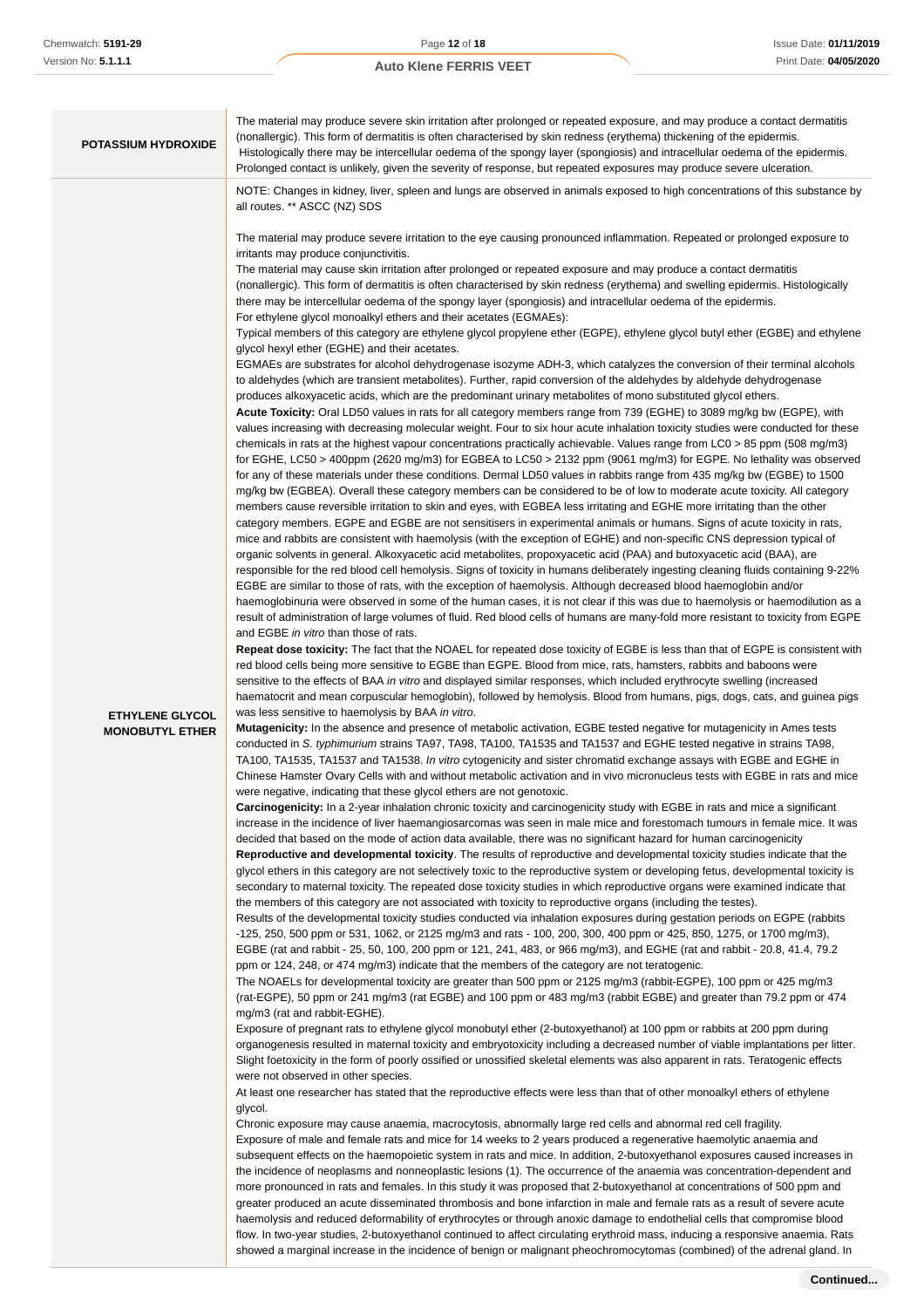mice, 2-butoxyethanol exposure resulted in a concentration dependent increase in the incidence of squamous cell papilloma or carcinoma of the forestomach. It was hypothesised that exposure-induced irritation produced inflammatory and hyperplastic effects in the forestomach and that the neoplasia were associated with a continuation of the injury/ degeneration process. Exposure also produced a concentration -dependent increase in the incidence of haemangiosarcoma of the liver of male mice and hepatocellular carcinoma.

1: NTP Toxicology Program Technical report Series 484, March 2000.

For ethylene glycol:

Ethylene glycol is quickly and extensively absorbed through the gastrointestinal tract. Limited information suggests that it is also absorbed through the respiratory tract; dermal absorption is apparently slow. Following absorption, ethylene glycol is distributed throughout the body according to total body water. In most mammalian species, including humans, ethylene glycol is initially metabolised by alcohol.

dehydrogenase to form glycolaldehyde, which is rapidly converted to glycolic acid and glyoxal by aldehyde oxidase and aldehyde dehydrogenase. These metabolites are oxidised to glyoxylate; glyoxylate may be further metabolised to formic acid, oxalic acid, and glycine. Breakdown of both glycine and formic acid can generate CO2, which is one of the major elimination products of ethylene glycol. In addition to exhaled CO2, ethylene glycol is eliminated in the urine as both the parent compound and glycolic acid. Elimination of ethylene glycol from the plasma in both humans and laboratory animals is rapid after oral exposure; elimination half-lives are in the range of 1-4 hours in most species tested.

**Respiratory Effects.** Respiratory system involvement occurs 12-24 hours after ingestion of sufficient amounts of ethylene glycol and is considered to be part of a second stage in ethylene glycol poisoning The symptoms include hyperventilation, shallow rapid breathing, and generalized pulmonary edema with calcium oxalate crystals occasionally present in the lung parenchyma. Respiratory system involvement appears to be dose-dependent and occurs concomitantly with cardiovascular changes. Pulmonary infiltrates and other changes compatible with adult respiratory distress syndrome (ARDS) may characterise the second stage of ethylene glycol poisoning Pulmonary oedema can be secondary to cardiac failure, ARDS, or aspiration of gastric contents. Symptoms related to acidosis such as hyperpnea and tachypnea are frequently observed; however, major respiratory morbidities such as pulmonary edema and bronchopneumonia are relatively rare and usually only observed with extreme poisoning (e.g., in only 5 of 36 severely poisoned cases).

**Cardiovascular Effects.** Cardiovascular system involvement in humans occurs at the same time as respiratory system involvement, during the second phase of oral ethylene glycol poisoning, which is 12- 24 hours after acute exposure. The symptoms of cardiac involvement include tachycardia, ventricular gallop and cardiac enlargement. Ingestion of ethylene glycol may also cause hypertension or hypotension, which may progress to cardiogenic shock. Myocarditis has been observed at autopsy in cases of people who died following acute ingestion of ethylene glycol. As in the case of respiratory effects, cardiovascular involvement occurs with ingestion of relatively high doses of ethylene glycol.

Nevertheless, circulatory disturbances are a rare occurrence, having been reported in only 8 of 36 severely poisoned cases.Therefore, it appears that acute exposure to high levels of ethylene glycol can cause serious cardiovascular effects in humans. The effects of a long-term, low-dose exposure are unknown.

**Gastrointestinal Effects.** Nausea, vomiting with or without blood, pyrosis, and abdominal cramping and pain are common early effects of acute ethylene glycol ingestion. Acute effects of ethylene glycol ingestion in one patient included intermittent diarrhea and abdominal pain, which were attributed to mild colonic ischaemia; severe abdominal pain secondary to colonic stricture and perforation developed 3 months after ingestion, and histology of the resected colon showed birefringent crystals highly suggestive of oxalate deposition.

**Musculoskeletal Effects.** Reported musculoskeletal effects in cases of acute ethylene glycol poisoning have included diffuse muscle tenderness and myalgias associated with elevated serum creatinine phosphokinase levels, and myoclonic jerks and tetanic contractions associated with hypocalcaemia.

**Hepatic Effects.** Central hydropic or fatty degeneration, parenchymal necrosis, and calcium oxalate crystals in the liver have been observed at autopsy in cases of people who died following acute ingestion of ethylene glycol.

**Renal Effects.** Adverse renal effects after ethylene glycol ingestion in humans can be observed during the third stage of ethylene glycol toxicity 24-72 hours after acute exposure. The hallmark of renal toxicity is the presence of birefringent calcium oxalate monohydrate crystals deposited in renal tubules and their presence in urine after ingestion of relatively high amounts of ethylene glycol. Other signs of nephrotoxicity can include tubular cell degeneration and necrosis and tubular interstitial inflammation. If untreated, the degree of renal damage caused by high doses of ethylene glycol progresses and leads to haematuria, proteinuria, decreased renal function, oliguria, anuria , and ultimately renal failure. These changes in the kidney are linked to acute tubular necrosis but normal or near normal renal function can return with adequate supportive therapy. **Metabolic Effects.** One of the major adverse effects following acute oral exposure of humans to ethylene glycol involves metabolic changes. These changes occur as early as 12 hours after ethylene glycol exposure. Ethylene glycol intoxication is accompanied by metabolic acidosis which is manifested by decreased pH and bicarbonate content of serum and other bodily fluids caused by accumulation of excess glycolic acid. Other characteristic metabolic effects of ethylene glycol poisoning are increased serum anion gap, increased osmolal gap, and hypocalcaemia. Serum anion gap is calculated from concentrations of sodium, chloride, and bicarbonate, is normally 12-16 mM, and is typically elevated after ethylene glycol ingestion due to increases in unmeasured metabolite anions (mainly glycolate).

**Neurological Effects:** Adverse neurological reactions are among the first symptoms to appear in humans after ethylene glycol ingestion. These early neurotoxic effects are also the only symptoms attributed to unmetabolised ethylene glycol. Together with metabolic changes, they occur during the period of 30 minutes to 12 hours after exposure and are considered to be part of the first stage in ethylene glycol intoxication. In cases of acute intoxication, in which a large amount of ethylene glycol is ingested over a very short time period, there is a progression of neurological manifestations which, if not treated, may lead to generalized seizures and coma. Ataxia, slurred speech, confusion, and somnolence are common during the initial phase of ethylene glycol intoxication as are irritation, restlessness, and disorientation. Cerebral edema and crystalline deposits of calcium oxalate in the walls of small blood vessels in the brain were found at autopsy in people who died after acute ethylene glycol ingestion.

Effects on cranial nerves appear late (generally 5-20 days post-ingestion), are relatively rare, and according to some investigators constitute a fourth, late cerebral phase in ethylene glycol intoxication. Clinical manifestations of the cranial neuropathy commonly involve lower motor neurons of the facial and bulbar nerves and are reversible over many months. **Reproductive Effects:** Reproductive function after intermediate-duration oral exposure to ethylene glycol has been tested in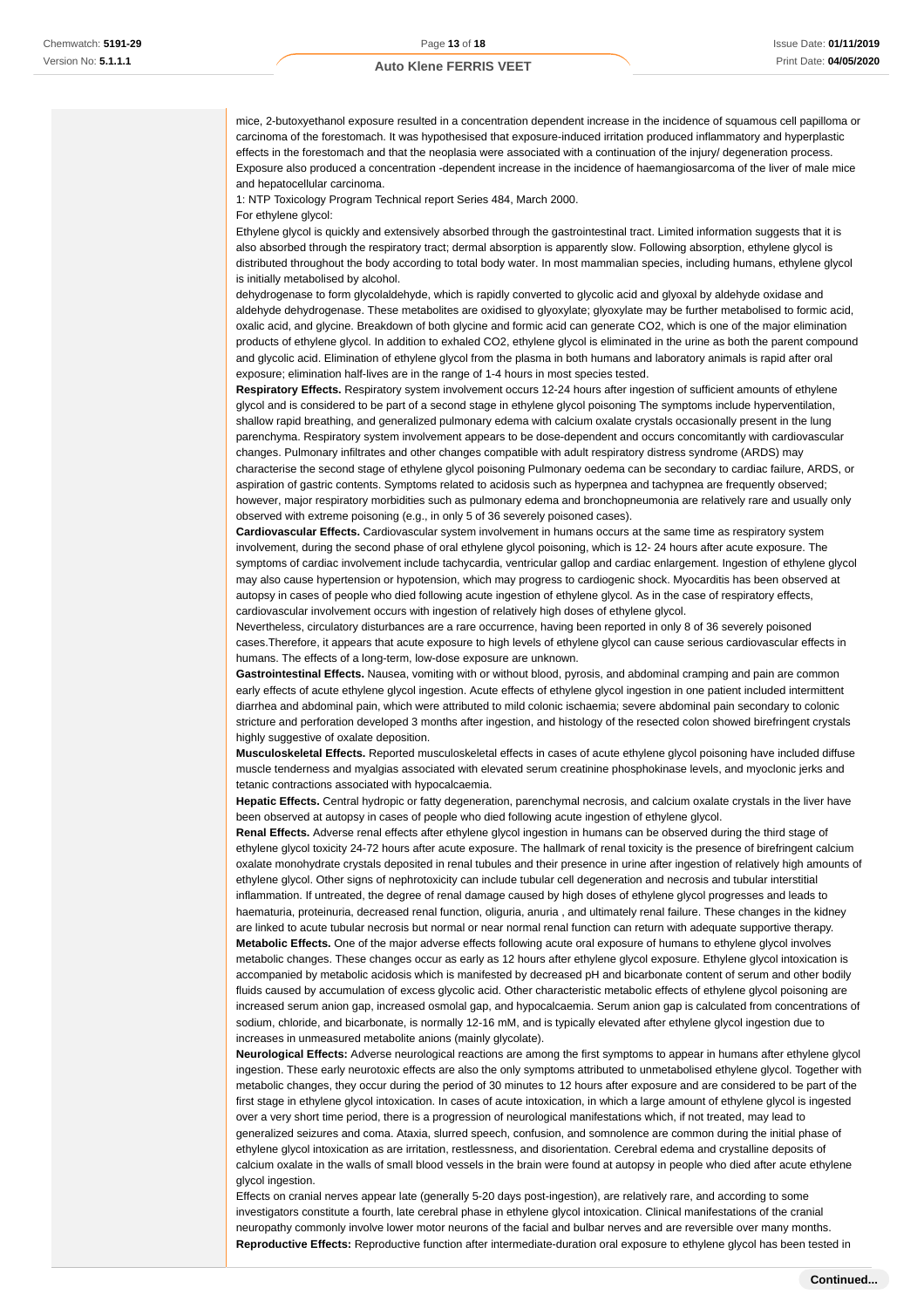|                                                                              | three multi-generation studies (one in rats and two in mice) and several shorter studies (15-20 days in rats and mice). In these<br>studies, effects on fertility, foetal viability, and male reproductive organs were observed in mice, while the only effect in rats was<br>an increase in gestational duration.<br>Developmental Effects: The developmental toxicity of ethylene glycol has been assessed in several acute-duration studies<br>using mice, rats, and rabbits. Available studies indicate that malformations, especially skeletal malformations occur in both<br>mice and rats exposed during gestation; mice are apparently more sensitive to the developmental effects of ethylene glycol.<br>Other evidence of embyrotoxicity in laboratory animals exposed to ethylene glycol exposure includes reduction in foetal body<br>weight.<br><b>Cancer:</b> No studies were located regarding cancer effects in humans or animals after dermal exposure to ethylene glycol.<br>Genotoxic Effects: Studies in humans have not addressed the genotoxic effects of ethylene glycol. However, available in<br>vivo and in vitro laboratory studies provide consistently negative genotoxicity results for ethylene glycol.                                                                                                           |
|------------------------------------------------------------------------------|--------------------------------------------------------------------------------------------------------------------------------------------------------------------------------------------------------------------------------------------------------------------------------------------------------------------------------------------------------------------------------------------------------------------------------------------------------------------------------------------------------------------------------------------------------------------------------------------------------------------------------------------------------------------------------------------------------------------------------------------------------------------------------------------------------------------------------------------------------------------------------------------------------------------------------------------------------------------------------------------------------------------------------------------------------------------------------------------------------------------------------------------------------------------------------------------------------------------------------------------------------------------------------------------------------------------------------------------------|
| <b>COCAMIDOPROPYLBETAINE</b><br>& POTASSIUM HYDROXIDE                        | The material may produce moderate eye irritation leading to inflammation. Repeated or prolonged exposure to irritants may<br>produce conjunctivitis.                                                                                                                                                                                                                                                                                                                                                                                                                                                                                                                                                                                                                                                                                                                                                                                                                                                                                                                                                                                                                                                                                                                                                                                             |
| <b>SODIUM</b><br><b>TRIPOLYPHOSPHATE &amp;</b><br><b>POTASSIUM HYDROXIDE</b> | Asthma-like symptoms may continue for months or even years after exposure to the material ceases. This may be due to a<br>non-allergenic condition known as reactive airways dysfunction syndrome (RADS) which can occur following exposure to high<br>levels of highly irritating compound. Key criteria for the diagnosis of RADS include the absence of preceding respiratory<br>disease, in a non-atopic individual, with abrupt onset of persistent asthma-like symptoms within minutes to hours of a<br>documented exposure to the irritant. A reversible airflow pattern, on spirometry, with the presence of moderate to severe<br>bronchial hyperreactivity on methacholine challenge testing and the lack of minimal lymphocytic inflammation, without<br>eosinophilia, have also been included in the criteria for diagnosis of RADS. RADS (or asthma) following an irritating inhalation<br>is an infrequent disorder with rates related to the concentration of and duration of exposure to the irritating substance.<br>Industrial bronchitis, on the other hand, is a disorder that occurs as result of exposure due to high concentrations of irritating<br>substance (often particulate in nature) and is completely reversible after exposure ceases. The disorder is characterised by<br>dyspnea, cough and mucus production. |

| <b>Acute Toxicity</b>                       | ×            | Carcinogenicity                 | × |
|---------------------------------------------|--------------|---------------------------------|---|
| <b>Skin Irritation/Corrosion</b>            | $\checkmark$ | Reproductivity                  | × |
| <b>Serious Eye</b><br>Damage/Irritation     | ັ            | <b>STOT - Single Exposure</b>   | × |
| <b>Respiratory or Skin</b><br>sensitisation | ✔            | <b>STOT - Repeated Exposure</b> | × |
| <b>Mutagenicity</b>                         | ×            | <b>Aspiration Hazard</b>        | × |

Legend:  $\mathsf{X}$  - Data either not available or does not fill the criteria for classification  $\blacktriangleright$  – Data available to make classification

# **SECTION 12 ECOLOGICAL INFORMATION**

| <b>ENDPOINT</b>         | <b>TEST DURATION (HR)</b> | <b>SPECIES</b>                | VALUE                   | <b>SOURCE</b>                             |
|-------------------------|---------------------------|-------------------------------|-------------------------|-------------------------------------------|
| <b>Not</b><br>Available | Not Available             | Not Available                 | <b>Not</b><br>Available | Not<br>Available                          |
| <b>ENDPOINT</b>         | <b>TEST DURATION (HR)</b> | <b>SPECIES</b>                | VALUE                   | <b>SOURCE</b>                             |
| <b>LC50</b>             | 96                        | Fish                          | $=1$ mg/L               | $\mathbf{1}$                              |
| <b>EC50</b>             | 48                        | Crustacea                     | $6.4$ mg/L              | $\overline{2}$                            |
| <b>EC50</b>             | 96                        | Algae or other aquatic plants | $0.55$ mg/L             | 2                                         |
| <b>NOEC</b>             | 672                       | Fish                          | $0.16$ mg/L             | $\overline{2}$                            |
| <b>ENDPOINT</b>         | <b>TEST DURATION (HR)</b> | <b>SPECIES</b>                | <b>VALUE</b>            | <b>SOURCE</b>                             |
| <b>EC50</b>             | 48                        | Crustacea                     | $>100$ mg/L             | $\overline{2}$                            |
| <b>EC50</b>             | 96                        | Algae or other aquatic plants | 69.2mg/L                | $\overline{2}$                            |
| <b>ENDPOINT</b>         | <b>TEST DURATION (HR)</b> | <b>SPECIES</b>                | <b>VALUE</b>            | <b>SOURCE</b>                             |
| <b>LC50</b>             | 96                        | Fish                          | 80mg/L                  | 4                                         |
| EC <sub>0</sub>         | 48                        | Crustacea                     | $<$ 1mg/L               | $\overline{2}$                            |
| <b>NOEC</b>             | 24                        | Fish                          | 28mg/L                  | $\overline{2}$                            |
| <b>ENDPOINT</b>         | <b>TEST DURATION (HR)</b> | <b>SPECIES</b>                |                         | <b>SOURCE</b>                             |
| <b>LC50</b>             | 96                        | Fish                          |                         | $\overline{2}$                            |
| <b>EC50</b>             | 48                        | Crustacea                     |                         | $\overline{2}$                            |
|                         |                           |                               |                         | <b>VALUE</b><br>1-700mg/L<br>ca.1-800mg/L |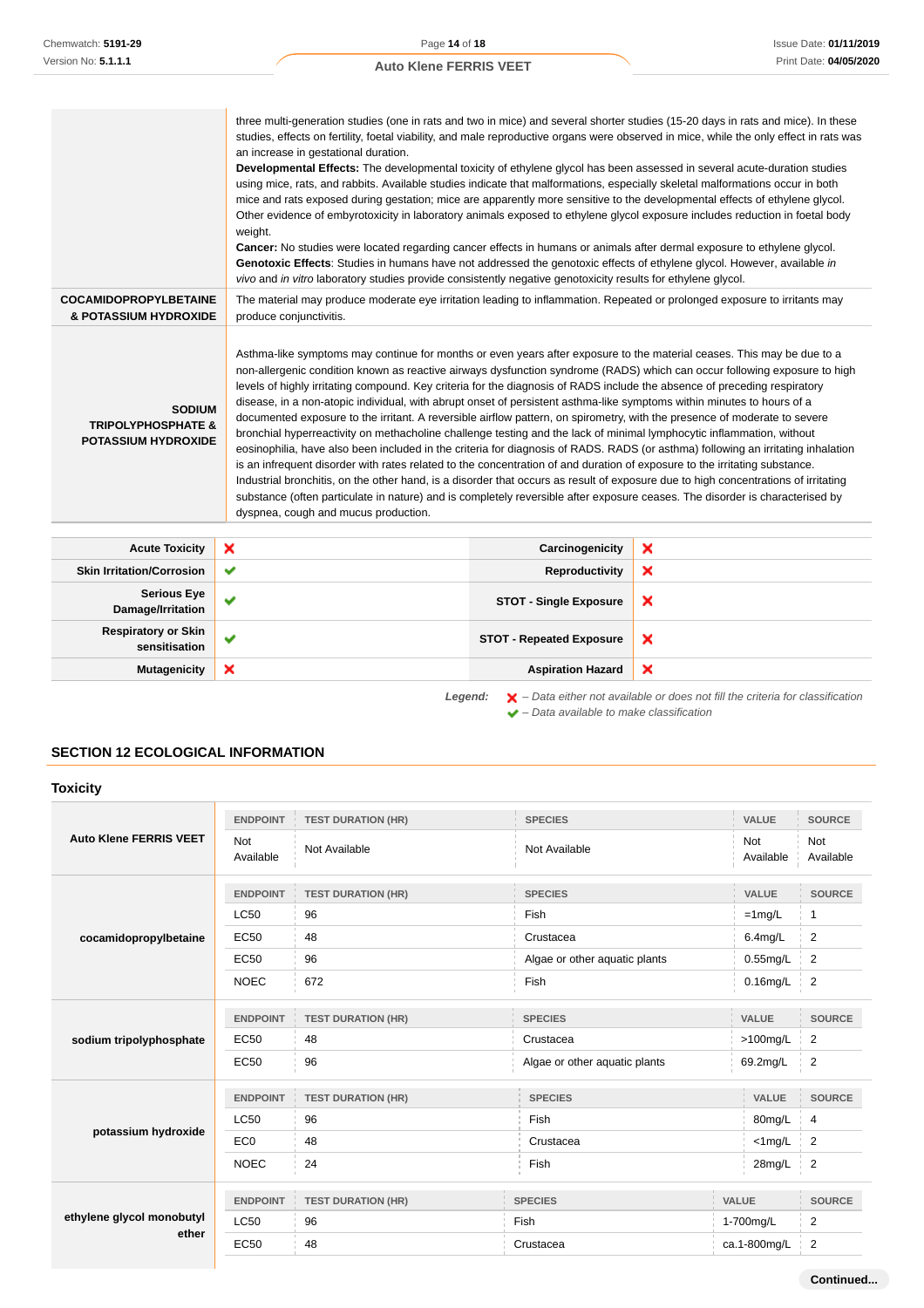|         | EC50                                                                                                                                                                                                                                                                                                                                                                                               | 72 | Algae or other aguatic plants | 1-840mg/L  | $\overline{2}$ |
|---------|----------------------------------------------------------------------------------------------------------------------------------------------------------------------------------------------------------------------------------------------------------------------------------------------------------------------------------------------------------------------------------------------------|----|-------------------------------|------------|----------------|
|         | <b>NOEC</b>                                                                                                                                                                                                                                                                                                                                                                                        | 24 | Crustacea                     | $>1$ -mg/L | $\frac{1}{2}$  |
| Leaend: | Extracted from 1. IUCLID Toxicity Data 2. Europe ECHA Registered Substances - Ecotoxicological Information - Aquatic Toxicity<br>3. EPIWIN Suite V3.12 (QSAR) - Aquatic Toxicity Data (Estimated) 4. US EPA, Ecotox database - Aquatic Toxicity Data 5.<br>ECETOC Aquatic Hazard Assessment Data 6. NITE (Japan) - Bioconcentration Data 7. METI (Japan) - Bioconcentration Data 8.<br>Vendor Data |    |                               |            |                |

On the basis of available evidence concerning either toxicity, persistence, potential to accumulate and or observed environmental fate and behaviour, the material may present a danger, immediate or long-term and /or delayed, to the structure and/ or functioning of natural ecosystems.

Harmful to aquatic organisms, may cause long-term adverse effects in the aquatic environment.

Do NOT allow product to come in contact with surface waters or to intertidal areas below the mean high water mark. Do not contaminate water when cleaning equipment or disposing of equipment wash-waters.

Wastes resulting from use of the product must be disposed of on site or at approved waste sites.

Prevent, by any means available, spillage from entering drains or water courses.

### **Persistence and degradability**

| Ingredient                         | Persistence: Water/Soil     | Persistence: Air              |
|------------------------------------|-----------------------------|-------------------------------|
| ethylene glycol monobutyl<br>ether | LOW (Half-life $=$ 56 days) | LOW (Half-life $= 1.37$ days) |

# **Bioaccumulative potential**

| Ingredient                         | <b>Bioaccumulation</b> |
|------------------------------------|------------------------|
| ethylene glycol monobutyl<br>ether | LOW (BCF = $2.51$ )    |

### **Mobility in soil**

| Ingredient                         | <b>Mobility</b>  |
|------------------------------------|------------------|
| ethylene glycol monobutyl<br>ether | $HIGH (KOC = 1)$ |

# **SECTION 13 DISPOSAL CONSIDERATIONS**

### **Waste treatment methods**

|                            | Containers may still present a chemical hazard/ danger when empty.<br>▶ Return to supplier for reuse/ recycling if possible.<br>Otherwise:<br>If container can not be cleaned sufficiently well to ensure that residuals do not remain or if the container cannot be used to<br>store the same product, then puncture containers, to prevent re-use, and bury at an authorised landfill.                                                                                                    |
|----------------------------|---------------------------------------------------------------------------------------------------------------------------------------------------------------------------------------------------------------------------------------------------------------------------------------------------------------------------------------------------------------------------------------------------------------------------------------------------------------------------------------------|
|                            | ▶ Where possible retain label warnings and SDS and observe all notices pertaining to the product.<br>Legislation addressing waste disposal requirements may differ by country, state and/ or territory. Each user must refer to laws<br>operating in their area. In some areas, certain wastes must be tracked.                                                                                                                                                                             |
|                            | A Hierarchy of Controls seems to be common - the user should investigate:<br>▶ Reduction                                                                                                                                                                                                                                                                                                                                                                                                    |
|                            | $\triangleright$ Reuse                                                                                                                                                                                                                                                                                                                                                                                                                                                                      |
| <b>Product / Packaging</b> | $\triangleright$ Recycling                                                                                                                                                                                                                                                                                                                                                                                                                                                                  |
| disposal                   | • Disposal (if all else fails)                                                                                                                                                                                                                                                                                                                                                                                                                                                              |
|                            | This material may be recycled if unused, or if it has not been contaminated so as to make it unsuitable for its intended use. If it<br>has been contaminated, it may be possible to reclaim the product by filtration, distillation or some other means. Shelf life<br>considerations should also be applied in making decisions of this type. Note that properties of a material may change in use, and<br>recycling or reuse may not always be appropriate.<br>Recycle wherever possible. |
|                            | ▶ Consult manufacturer for recycling options or consult local or regional waste management authority for disposal if no suitable<br>treatment or disposal facility can be identified.                                                                                                                                                                                                                                                                                                       |
|                            | Freat and neutralise at an approved treatment plant. Treatment should involve: Neutralisation followed by: burial in a land-fill<br>specifically licensed to accept chemical and / or pharmaceutical wastes or Incineration in a licensed apparatus (after<br>admixture with suitable combustible material)                                                                                                                                                                                 |
|                            | ▶ Decontaminate empty containers. Observe all label safeguards until containers are cleaned and destroyed.                                                                                                                                                                                                                                                                                                                                                                                  |

### **SECTION 14 TRANSPORT INFORMATION**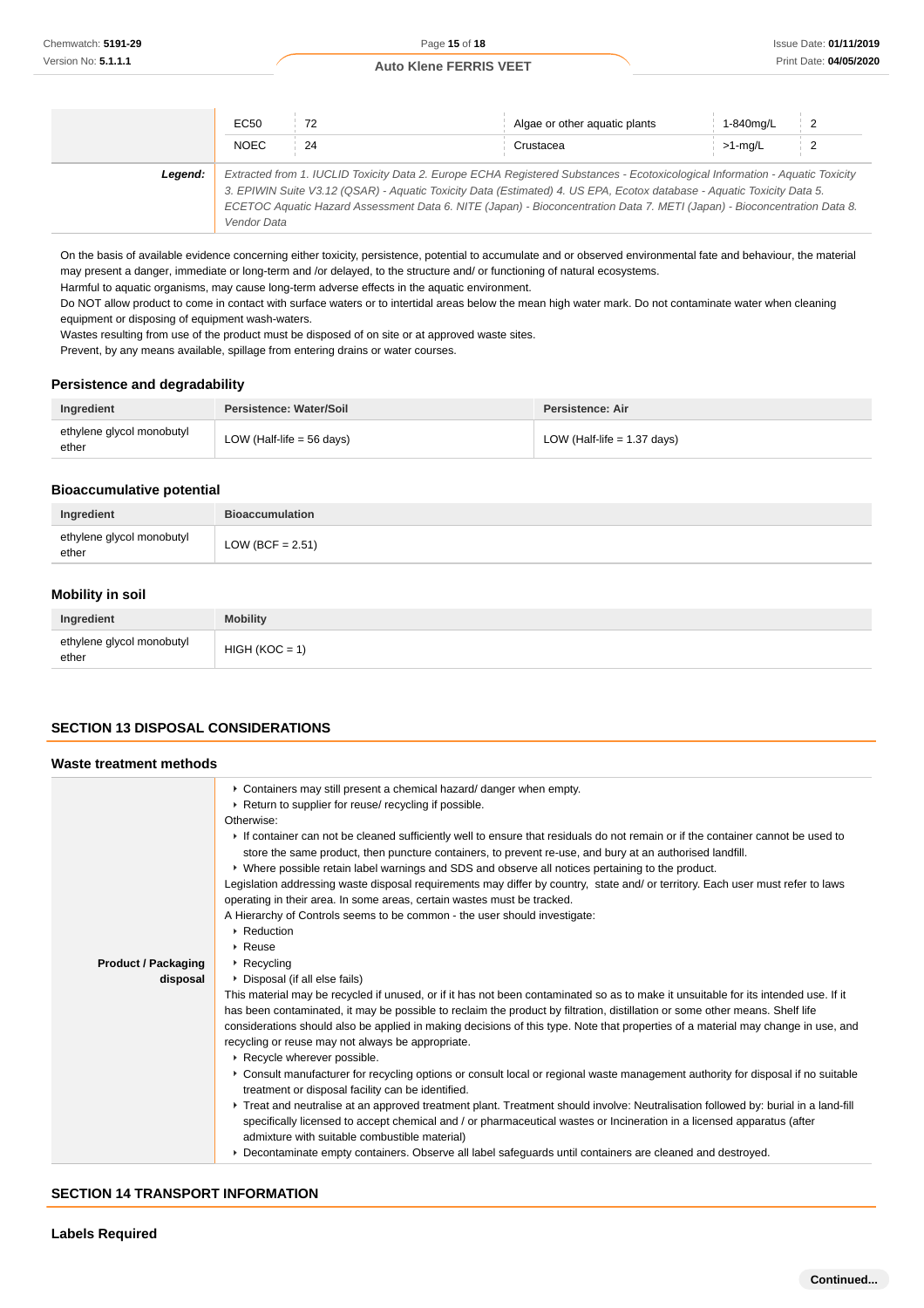| Marine Pollutant NO |  |
|---------------------|--|
| $HAZCHEM$ 2X        |  |

# **Land transport (ADG)**

| <b>UN number</b>                | 1760                                                    |
|---------------------------------|---------------------------------------------------------|
| UN proper shipping name         | CORROSIVE LIQUID, N.O.S. (contains potassium hydroxide) |
| Transport hazard class(es)      | Class<br>$\frac{1}{2}$ 8<br>Not Applicable<br>Subrisk i |
| Packing group                   | Ш                                                       |
| <b>Environmental hazard</b>     | Not Applicable                                          |
| Special precautions for<br>user | Special provisions<br>223 274<br>5L<br>Limited quantity |

# **Air transport (ICAO-IATA / DGR)**

| <b>UN number</b>                | 1760                                                                                          |                |  |
|---------------------------------|-----------------------------------------------------------------------------------------------|----------------|--|
| UN proper shipping name         | Corrosive liquid, n.o.s. * (contains potassium hydroxide)                                     |                |  |
| Transport hazard class(es)      | <b>ICAO/IATA Class</b><br>8<br>ICAO / IATA Subrisk<br>Not Applicable<br><b>ERG Code</b><br>8L |                |  |
| Packing group                   | Ш                                                                                             |                |  |
| <b>Environmental hazard</b>     | Not Applicable                                                                                |                |  |
| Special precautions for<br>user | Special provisions                                                                            | A3 A803        |  |
|                                 | Cargo Only Packing Instructions                                                               | 856            |  |
|                                 | Cargo Only Maximum Qty / Pack                                                                 | 60 L           |  |
|                                 | Passenger and Cargo Packing Instructions                                                      | 852            |  |
|                                 | Passenger and Cargo Maximum Qty / Pack                                                        | 5 L            |  |
|                                 | Passenger and Cargo Limited Quantity Packing Instructions                                     | Y841           |  |
|                                 | Passenger and Cargo Limited Maximum Qty / Pack                                                | 1 <sub>L</sub> |  |

# **Sea transport (IMDG-Code / GGVSee)**

| <b>UN number</b>                       | 1760                                                                 |                                          |  |  |
|----------------------------------------|----------------------------------------------------------------------|------------------------------------------|--|--|
| UN proper shipping name                | CORROSIVE LIQUID, N.O.S. (contains potassium hydroxide)              |                                          |  |  |
| Transport hazard class(es)             | <b>IMDG Class</b><br>8<br><b>IMDG Subrisk</b><br>Not Applicable      |                                          |  |  |
| Packing group                          | Ш                                                                    |                                          |  |  |
| <b>Environmental hazard</b>            | Not Applicable                                                       |                                          |  |  |
| <b>Special precautions for</b><br>user | <b>EMS Number</b><br>Special provisions<br><b>Limited Quantities</b> | $F-A$ , S-B<br>223 274<br>5 <sub>L</sub> |  |  |

**Transport in bulk according to Annex II of MARPOL and the IBC code**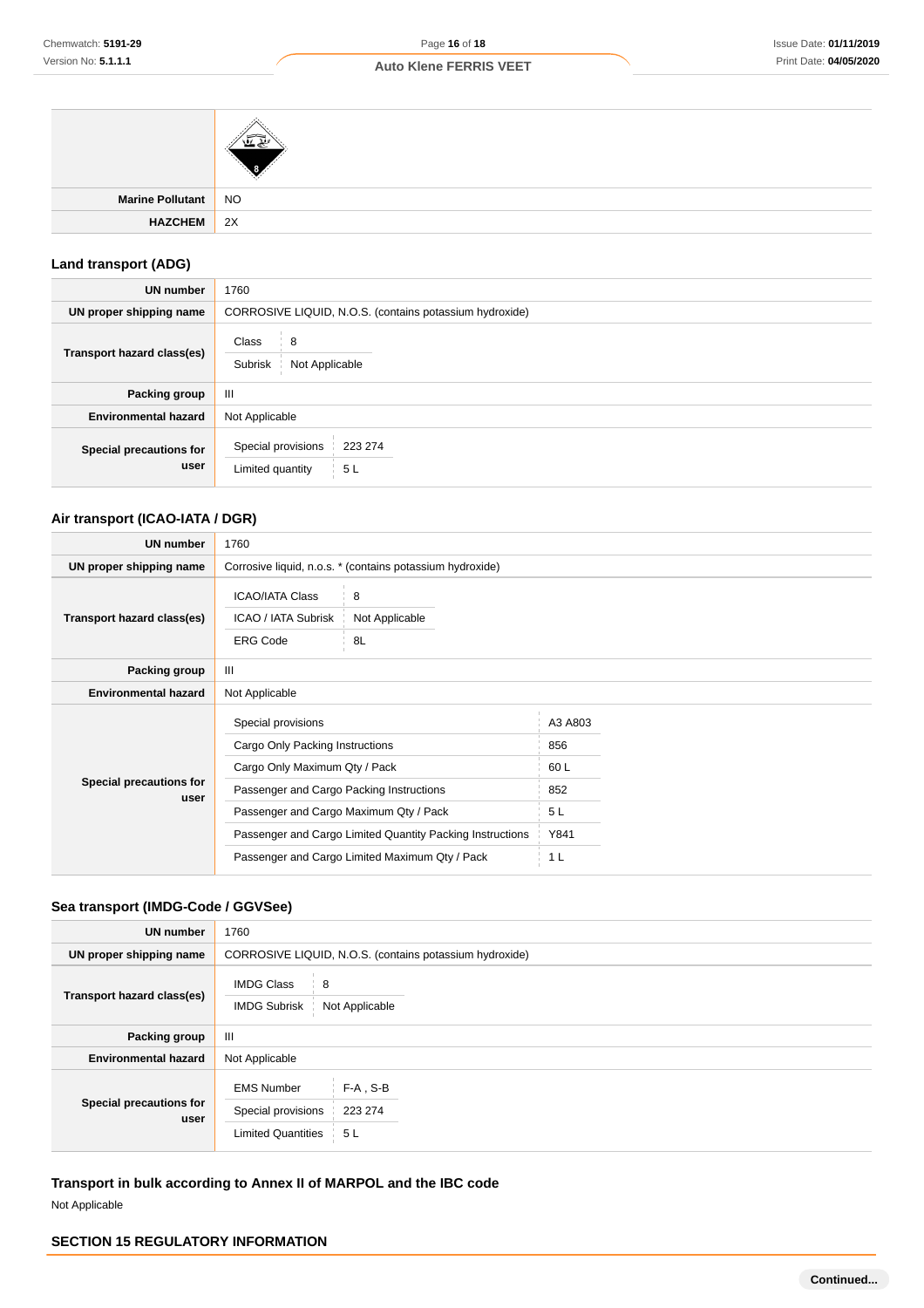# **Safety, health and environmental regulations / legislation specific for the substance or mixture**

# **COCAMIDOPROPYLBETAINE IS FOUND ON THE FOLLOWING REGULATORY LISTS**

| Australia Hazardous Chemical Information System (HCIS) - Hazardous | Australia Standard for the Uniform Scheduling of Medicines and Poisons                         |
|--------------------------------------------------------------------|------------------------------------------------------------------------------------------------|
| Chemicals                                                          | (SUSMP) - Schedule 5                                                                           |
| Australia Inventory of Chemical Substances (AICS)                  | Australia Standard for the Uniform Scheduling of Medicines and Poisons<br>(SUSMP) - Schedule 6 |

### **SODIUM TRIPOLYPHOSPHATE IS FOUND ON THE FOLLOWING REGULATORY LISTS**

Australia Inventory of Chemical Substances (AICS)

### **POTASSIUM HYDROXIDE IS FOUND ON THE FOLLOWING REGULATORY LISTS**

| Australia Hazardous Chemical Information System (HCIS) - Hazardous                                                                                                | Australia Standard for the Uniform Scheduling of Medicines and Poisons                         |
|-------------------------------------------------------------------------------------------------------------------------------------------------------------------|------------------------------------------------------------------------------------------------|
| Chemicals                                                                                                                                                         | (SUSMP) - Schedule 5                                                                           |
| Australia Inventory of Chemical Substances (AICS)<br>Australia Standard for the Uniform Scheduling of Medicines and Poisons<br>(SUSMP) - Schedule 10 / Appendix C | Australia Standard for the Uniform Scheduling of Medicines and Poisons<br>(SUSMP) - Schedule 6 |

### **ETHYLENE GLYCOL MONOBUTYL ETHER IS FOUND ON THE FOLLOWING REGULATORY LISTS**

| Australia Hazardous Chemical Information System (HCIS) - Hazardous | Australia Standard for the Uniform Scheduling of Medicines and Poisons    |
|--------------------------------------------------------------------|---------------------------------------------------------------------------|
| Chemicals                                                          | (SUSMP) - Schedule 6                                                      |
| Australia Inventory of Chemical Substances (AICS)                  | International Agency for Research on Cancer (IARC) - Agents Classified by |
|                                                                    | the IARC Monographs                                                       |

### **National Inventory Status**

| <b>National Inventory</b>               | <b>Status</b>                                                                                                                                                                                                       |  |
|-----------------------------------------|---------------------------------------------------------------------------------------------------------------------------------------------------------------------------------------------------------------------|--|
| Australia - AICS                        | Yes                                                                                                                                                                                                                 |  |
| Canada - DSL                            | Yes                                                                                                                                                                                                                 |  |
| Canada - NDSL                           | No (cocamidopropylbetaine; sodium tripolyphosphate; potassium hydroxide; ethylene glycol monobutyl ether)                                                                                                           |  |
| China - IECSC                           | Yes                                                                                                                                                                                                                 |  |
| Europe - EINEC / ELINCS /<br><b>NLP</b> | Yes                                                                                                                                                                                                                 |  |
| Japan - ENCS                            | Yes                                                                                                                                                                                                                 |  |
| Korea - KECI                            | Yes                                                                                                                                                                                                                 |  |
| New Zealand - NZIoC                     | Yes                                                                                                                                                                                                                 |  |
| Philippines - PICCS                     | Yes                                                                                                                                                                                                                 |  |
| USA - TSCA                              | Yes                                                                                                                                                                                                                 |  |
| Taiwan - TCSI                           | Yes                                                                                                                                                                                                                 |  |
| Mexico - INSQ                           | Yes                                                                                                                                                                                                                 |  |
| Vietnam - NCI                           | Yes                                                                                                                                                                                                                 |  |
| Russia - ARIPS                          | Yes                                                                                                                                                                                                                 |  |
| Legend:                                 | Yes = All CAS declared ingredients are on the inventory<br>No = One or more of the CAS listed ingredients are not on the inventory and are not exempt from listing(see specific ingredients<br><i>in brackets</i> ) |  |

# **SECTION 16 OTHER INFORMATION**

| <b>Revision Date</b> | 01/11/2019 |
|----------------------|------------|
| <b>Initial Date</b>  | 28/08/2015 |

# **SDS Version Summary**

| Version | <b>Issue Date</b> | <b>Sections Updated</b>                                                                                                                                                                                                                                                                                                                                                                                                                                                                                                                                                                                                                                                                                                                                                                                                                                   |
|---------|-------------------|-----------------------------------------------------------------------------------------------------------------------------------------------------------------------------------------------------------------------------------------------------------------------------------------------------------------------------------------------------------------------------------------------------------------------------------------------------------------------------------------------------------------------------------------------------------------------------------------------------------------------------------------------------------------------------------------------------------------------------------------------------------------------------------------------------------------------------------------------------------|
| 2.1.1.1 | 28/08/2015        | Acute Health (eye), Acute Health (inhaled), Acute Health (skin), Acute Health (swallowed), Advice to Doctor,<br>Appearance, Chronic Health, Classification, Disposal, Engineering Control, Environmental, Exposure Standard,<br>Fire Fighter (extinguishing media), Fire Fighter (fire/explosion hazard), Fire Fighter (fire fighting), Fire Fighter (fire<br>incompatibility), First Aid (eye), First Aid (inhaled), First Aid (skin), First Aid (swallowed), Handling Procedure,<br>Ingredients, Instability Condition, Personal Protection (other), Personal Protection (Respirator), Personal<br>Protection (eye), Personal Protection (hands/feet), Physical Properties, Spills (major), Spills (minor), Storage<br>(storage incompatibility), Storage (storage requirement), Storage (suitable container), Transport, Transport<br>Information, Use |